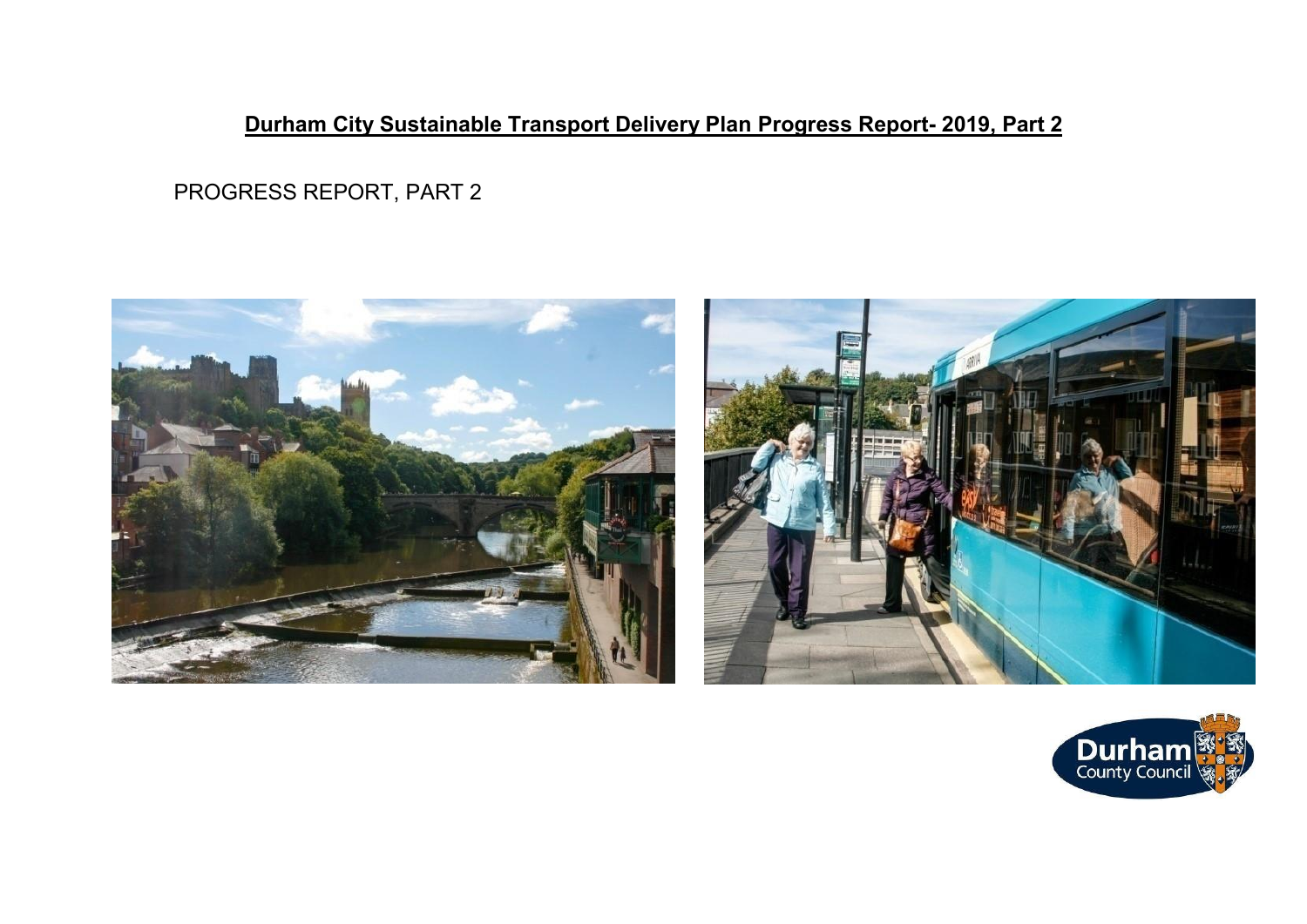#### **Introduction**

This report provides further updates on the sustainable transport initiatives laid out in the 2019 Durham City Sustainable Transport Delivery Plan (DC STDP), to change and improve the provision of sustainable transport in the City at a time when there is the opportunity to shape the future development of Durham. The 2019 plan was developed from the 2016 STDP and prepared in accordance with the objectives set out in the Sustainable Community Strategy.

This Sustainable Transport Delivery Plan sets out to develop a transport system that helps people become more active, walking and cycling more often; that promotes greater use of cleaner, greener public transport; and that provides a catalyst for reducing the impact of motor vehicles on people's lives in Durham City; on road safety, on local air quality, and on the built environment of the City. The plan proposed to tie in with the aims of the World Heritage Site Management Plan and the Conservation Area Appraisal.

This report will review progress made in rail, cycle, bus and pedestrian services and infrastructure, according to the key measures and objective indicators outlined in the STDP 2019 (pp 78-79). The report will review what has happened in Durham City since the launch of the DC STDP in 2016; and will also provide us with an opportunity to 'look into the future' and update the Infrastructure Delivery Plan where appropriate.

### **Council funding bids to invest in sustainable transport measure in the city**

The council have submitted a funding bid to the Transforming Cities Fund (TCF). The TCF vision includes "More sustainable connectivity, and more mobility, making sustainable transport the natural choice for people<sup>"1</sup> around cities and including improving air quality and public health. Within this overarching vision, the TCF objectives to: improve capacity on commuting trips, reduce carbon emissions, extend the reach of public sustainable transport, delivering wide social and economic benefit for the community, future proof the transport network and support increased use of public and sustainable transport<sup>2</sup> align to the aims and objectives set out in the DCSTDP.

A regional strategic outline business case was submitted June 2019 to DFT following a regional sift of scheme contenders. Subject to DfT feedback a full business case is to be submitted in autumn 2019 with potential decision in early 2020. A further scheme regarding development and delivery will follow in 2020/21.

 $\overline{a}$ <sup>1</sup> Transforming Cities Fund Tranche 2, North East Region: Draft SOBC (June 2019); p1 [https://northeastca.gov.uk/what-we-do/transport/north-east-transforming-cities](https://northeastca.gov.uk/what-we-do/transport/north-east-transforming-cities-fund-bid/)[fund-bid/](https://northeastca.gov.uk/what-we-do/transport/north-east-transforming-cities-fund-bid/)

<sup>&</sup>lt;sup>2</sup> Transforming Cities Fund Tranche 2, North East Region: Draft SOBC (June 2019); p1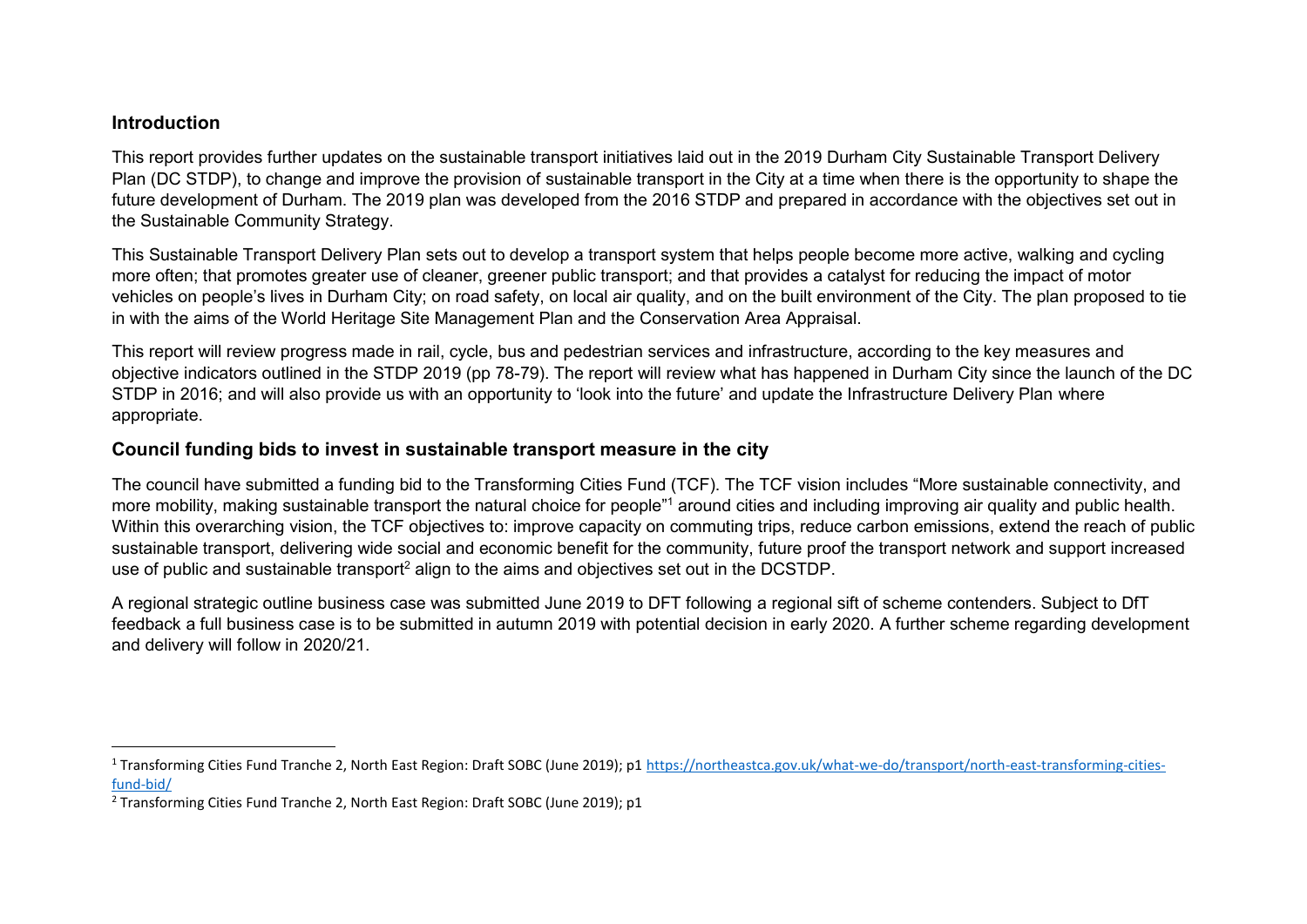The TCF funding bid includes five packages at present:

- Walking and cycling Improvements,
- Park and Ride expansion, Durham City
- Bus priority measures,
- Durham Rail Station Access Improvements
- Durham bus station.

Durham's Park and Ride sites offer solutions to congestion and poor air quality in the city centre. The three existing park and ride facilities situated at Sniperley, Belmont and Howlands, intercept traffic on radial routes and provide an alternative to parking in the city centre. It is recognised in the TCF Tranche 2 North East Region report (2019) that "Increasing economic ambition within Durham city is expected to be reflected in an increased number of trips into the city centre, with the potential of increasing congestion on corridors such as the A690, which runs north east to south west through the city, and the A167, running north to south along the western edge of the city, particularly in combination with the large proportion of strategic 'through traffic' on these routes"  $^3$ .

## **Park and Ride expansion**

 $\overline{a}$ 

The council's proposal for park and ride expansion and additional site aligns closely with the Transforming Cities Fund objectives as follows. It would:

- Drive up productivity through improved access to city centres and suburbs reducing congestion by providing an attractive alternative to driving into the city centre.
- Improve journey time reliability for public transport in the city
- Improving access to work and delivering growth
- Tackle air pollution and carbon reduction within the designated AQMA in Durham city

<sup>&</sup>lt;sup>3</sup> Transforming Cities Fund Tranche 2, North East Region: Draft SOBC (June 2019); 15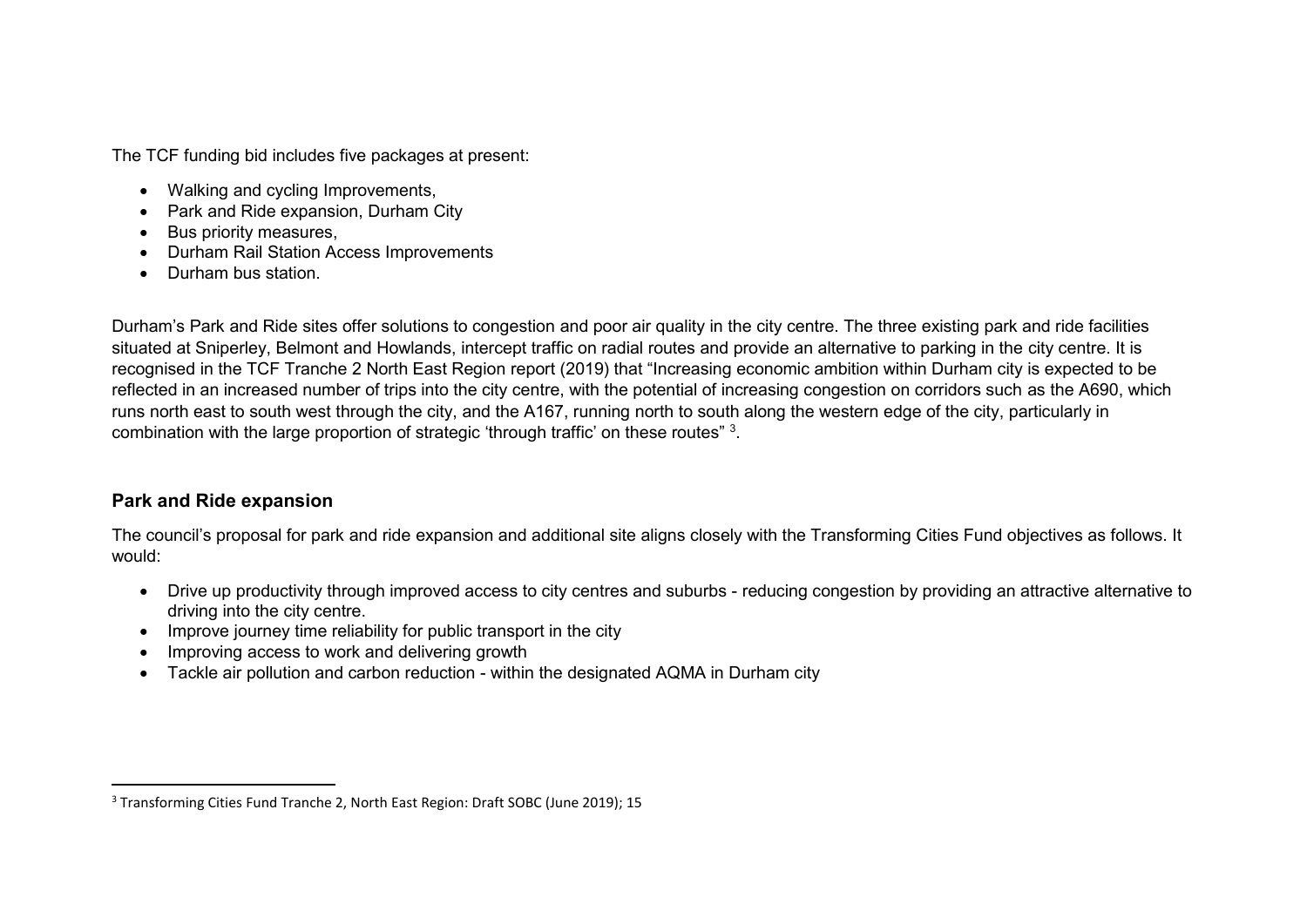As part of every-day best practice the council also operates year-round activity and delivery of programmes to maintain, develop and improve sustainable travel across the city.

## **Progress mapped in the key measures**

**Workplace Travel Planning:** Employer sites with workplace travel plans as a condition of their plan being approved.

| <b>Progress 2016/17</b>                                                                                                                                                                       | <b>Progress 17/18</b>                                                                                                                        | <b>Progress 2019</b>                                                                                                                                                                       | 2019 update                                                                                                                                                                                                                                                                   |
|-----------------------------------------------------------------------------------------------------------------------------------------------------------------------------------------------|----------------------------------------------------------------------------------------------------------------------------------------------|--------------------------------------------------------------------------------------------------------------------------------------------------------------------------------------------|-------------------------------------------------------------------------------------------------------------------------------------------------------------------------------------------------------------------------------------------------------------------------------|
| <b>UHND Hospital</b><br>$\bullet$<br>proposed A&E<br>extension 2016<br>Philips, Belmont<br>$\bullet$<br><b>Industrial Estate</b><br><b>Durham University</b><br>$\bullet$<br>(lower Mountjoy) | Milburngate House<br>(approved)<br><b>Maiden Castle Sports</b><br>Centre (approved)<br>The Gates,<br>Milburngate<br>(approved)               | Dragon Lane retail<br>$\bullet$<br>development (awaiting<br>planning approval)<br>Durham County<br>$\bullet$<br>Council new HQ<br>Framwellgate Well<br>House, Diamond<br>Terrace (awaiting | In 2018 / 19, the Living Streets Walk To<br>project - Yr 2, engaged with 249<br>employees across 5 workplaces in<br>Durham City. Follow up surveys with those<br>employees that pledged to walk more<br>show that 58% are currently walking more<br>than they previously did. |
|                                                                                                                                                                                               |                                                                                                                                              | planning approval)<br>Former swimming<br>baths, Elvet Waterside<br>(awaiting planning                                                                                                      | The council continues to work in<br>partnership with the university to develop<br>and implement travel plans for various<br>sites. Members from the University now<br>attend regular Transport Strategy Working                                                               |
|                                                                                                                                                                                               | In 2017 the Living Streets<br>'walk to' project engaged with<br>workplaces to encourage                                                      | approval)<br>In 2018 the Living Streets<br>project data reports that 50%                                                                                                                   | Group meetings.                                                                                                                                                                                                                                                               |
|                                                                                                                                                                                               | employees to walk more. The<br>charity engaged with over 300<br>employees across the city<br>who made a pledge to walk<br>more a day. 70% of | of employees walked more<br>and 10% walked a lot more<br>because of the 'work to' project<br>and pledge events. Living<br>Streets will produce a year 2                                    | Initial review of data from the University<br>travel surveys relating to walking, cycling<br>or using public transport are showing an<br>increase and will be confirmed in the final<br>travel survey reports.                                                                |
|                                                                                                                                                                                               | employees met the pledge.<br>The most popular pledge<br>event site was Durham<br>County Council, County Hall.                                | progress report in 2018/19.<br>Developing improved planning<br>conditions, monitoring systems                                                                                              | 2019 (staff): 27%<br>The University continues to explore the<br>implementation of incentives to encourage                                                                                                                                                                     |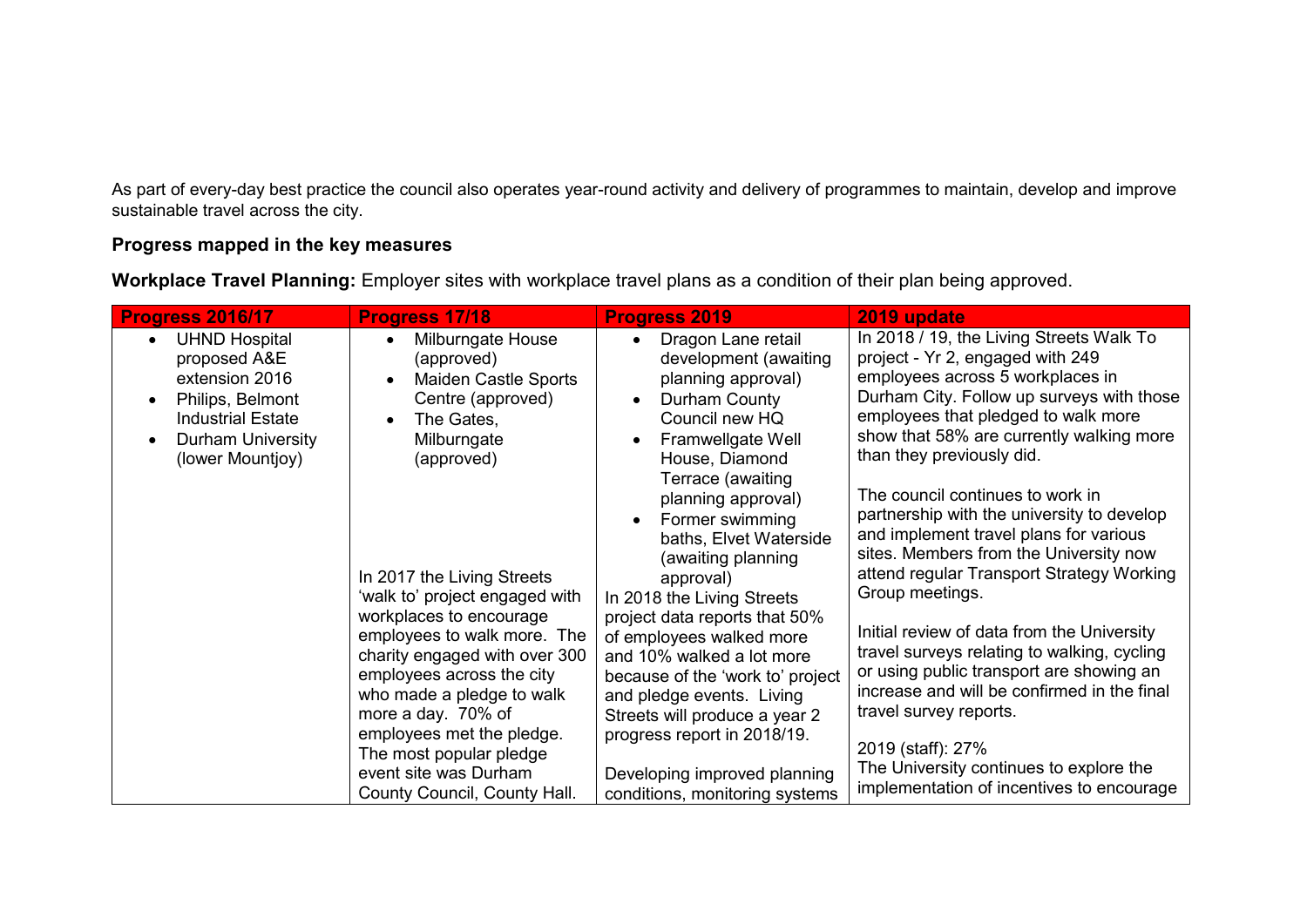|  | and enforcement to ensure<br>implementation and delivery of<br>sustainable transport initiatives<br>to support modal shift. | staff to change their mode of travel. Trials<br>for pool cars and e-bikes are now being<br>considered.                                                                                                          |
|--|-----------------------------------------------------------------------------------------------------------------------------|-----------------------------------------------------------------------------------------------------------------------------------------------------------------------------------------------------------------|
|  |                                                                                                                             | Durham County Council developing<br>improved planning conditions, monitoring<br>systems and enforcement to ensure<br>implementation and delivery of sustainable<br>transport initiatives to support modal shift |
|  |                                                                                                                             | Looking forward to 2020/21<br>Spring 2020 looking into setting up a<br>Durham City Business Forum.                                                                                                              |

# **School Travel Planning**

| <b>Progress 2016/17</b>       | <b>Progress 17/18</b>                    | <b>Progress 2019</b>              | 2019 Update                                |
|-------------------------------|------------------------------------------|-----------------------------------|--------------------------------------------|
| Living Streets funding        | Living streets funding                   | Living streets funding (secure to | Living Streets are currently engaged with  |
| <b>Further Living Streets</b> | <b>Further Living Streets statistics</b> | 2020)                             | 87 primary schools across County           |
| statistics to follow          | to follow associated with                |                                   | Durham (as of September 2019).             |
| associated with audits,       | audits, school engagement &              | Developing improved planning      |                                            |
| school engagement &           | walk to school data                      | conditions, monitoring systems    | As of July 2019, all active travel from 39 |
| walk to school data           |                                          | and enforcement to ensure         | schools recording journeys was reported    |
|                               | Framwellgate Moor Primary                | implementation and delivery of    | 75.03% with walking alone at 44.07%.       |
|                               | School (approved travel plan             | sustainable transport initiatives |                                            |
|                               |                                          | to support modal shift            |                                            |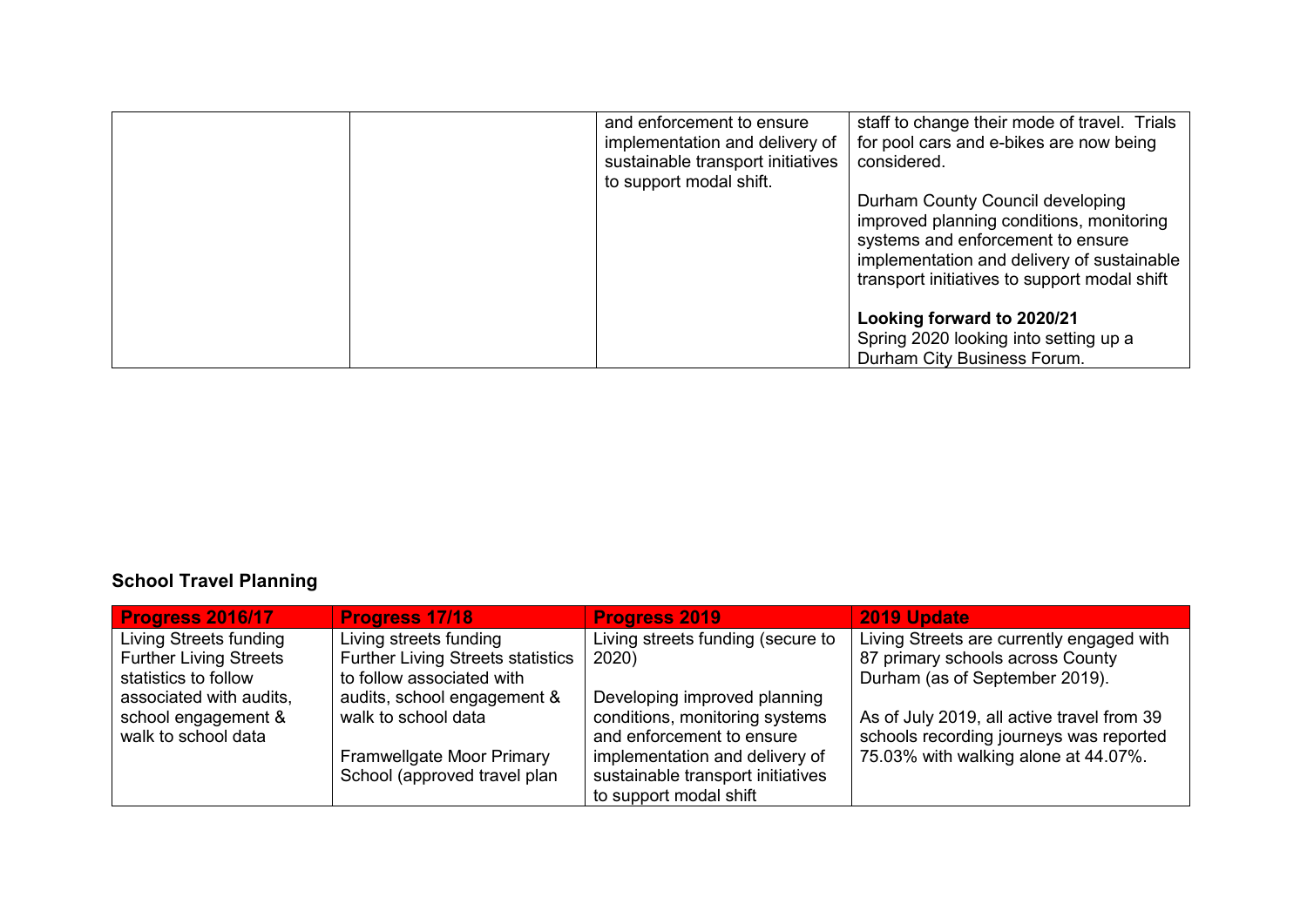| as a condition of planning<br>approval) | Hands up survey data is<br>requested from schools twice a<br>year to enable Durham County<br>Council to monitor modal travel<br>to school. Living Streets are<br>supporting schools to deliver<br>sustainable travel initiatives<br>(external funding secured from |  |
|-----------------------------------------|--------------------------------------------------------------------------------------------------------------------------------------------------------------------------------------------------------------------------------------------------------------------|--|
|                                         | DfT until 2020).                                                                                                                                                                                                                                                   |  |

# **Residential Travel Planning** Residential sites with travel plans as a condition of their plan being approved

| <b>Progress 2016/17</b>    | Progress 17/18 | <b>Progress 2019</b>                                                                                                                                                                          | 2019 update                                                                                                                                                                                                                                                                                                                                                                                                                                                                                                                 |
|----------------------------|----------------|-----------------------------------------------------------------------------------------------------------------------------------------------------------------------------------------------|-----------------------------------------------------------------------------------------------------------------------------------------------------------------------------------------------------------------------------------------------------------------------------------------------------------------------------------------------------------------------------------------------------------------------------------------------------------------------------------------------------------------------------|
| Mount Oswald<br>(approved) |                | Developing improved planning<br>conditions, monitoring systems<br>and enforcement to ensure<br>implementation and delivery of<br>sustainable transport initiatives<br>to support modal shift. | Former Gilesgate Comprehensive<br>School /60 dwellings (awaiting<br>planning approval)<br>Route on land South of The New<br>Inn Junction, Along South Road to<br>Mount Oswald And<br>Hollingside, Lane To Upper<br>Mountjoy awaiting planning<br>approval)<br>Mount Oswald (university site) of<br>1850 student beds and 270<br>dwellings, plus South Road,<br>Durham/Cycleway & footpath<br>improvements (awaiting planning<br>approval)<br>The council continues to work in<br>partnership with the university to develop |
|                            |                |                                                                                                                                                                                               | and implement travel plans for various                                                                                                                                                                                                                                                                                                                                                                                                                                                                                      |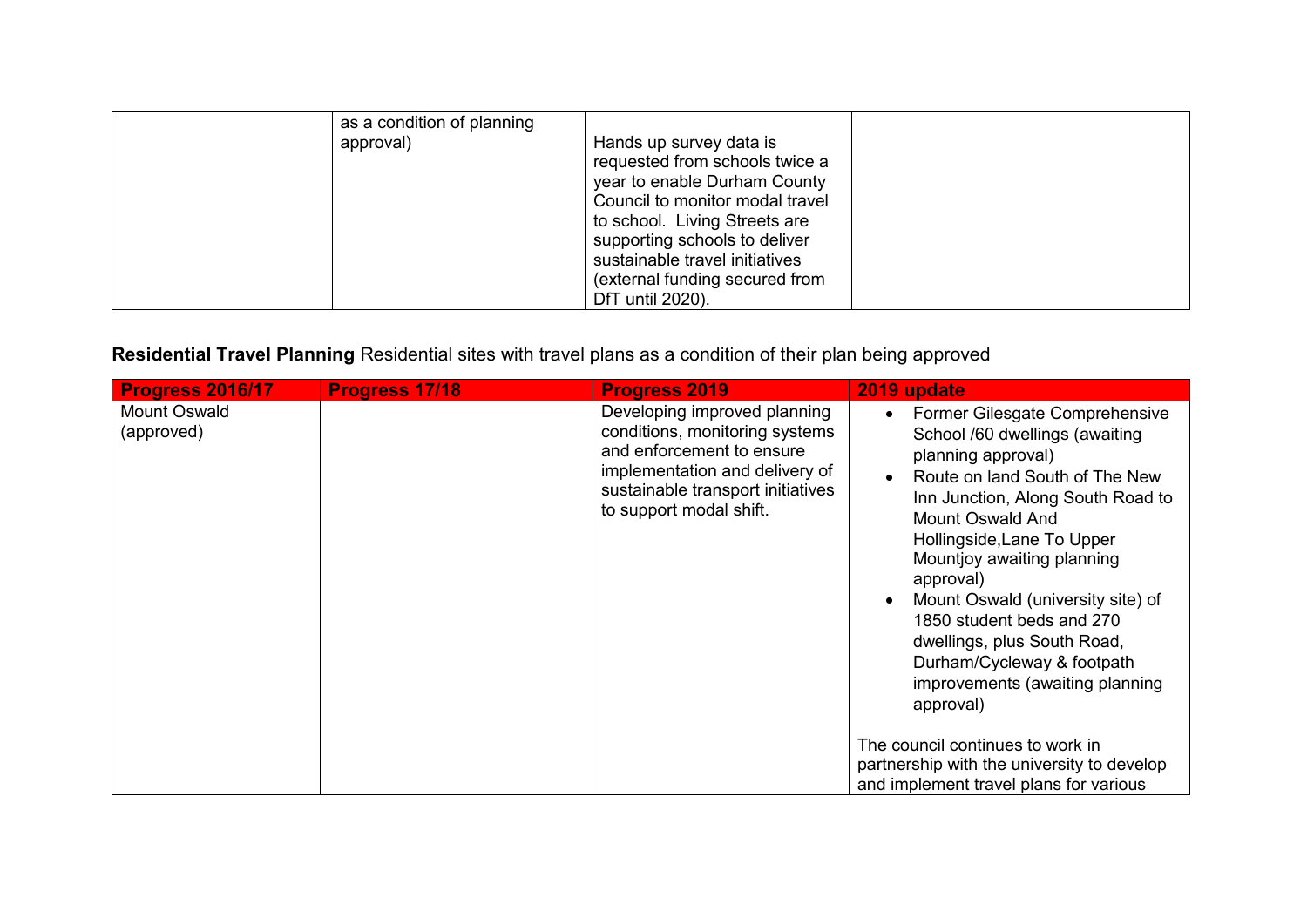|  | student accommodation sites. Members<br>from the University now attend regular<br><b>Transport Strategy Working Group</b><br>meetings. |
|--|----------------------------------------------------------------------------------------------------------------------------------------|
|  |                                                                                                                                        |

# **Large investment in cycling infrastructure**

| <b>Progress 2016/17</b>      | <b>Progress 17/18</b>                 | <b>Progress 2019</b>          | 2019 update                               |
|------------------------------|---------------------------------------|-------------------------------|-------------------------------------------|
| In 2016, the Council         | In early 2018 part-time traffic       | There are proposed            | Sherburn Retail Link road onsite, with    |
| created and circulated a     | signalling was installed between      | improvements to the           | delivery of the whole scheme to be        |
| cycle map that illustrated   | Newton Hall and the Arnison           | Sherburn Retail link road     | completed by Spring/Summer 2020           |
| cycle routes in and around   | Centre past the school along Pit      | from Dragon Lane to           |                                           |
| the city including links to  | Lane, which made cycling safer        | Renny's Lane which could      |                                           |
| wider cycle routes. The      | along that road.                      | improve NCN14 by              |                                           |
| map also detailed the        |                                       | removing hazardous right      |                                           |
| types of infrastructure that | In 2018 the DfT introduced Local      | hand turn in both direction;  | The council is submitting a new design to |
| were available for cyclists  | Cycling and Walking Infrastructure    | providing a safer more        | address road safety audit concerns on the |
| such as bridleways, traffic  | Plans (LCWIP) for Local Authorities   | direct route.                 | A177, Shincliffe Peth. The council        |
| free paths, cycle routes     | to include in their sustainable       |                               | continues to work with Durham University  |
| and on-road cycle routes.    | transport strategy. The council is in | The A177 Shincliffe Peth      | to address related sustainable transport  |
| The map also doubles as      | the process of developing this plan.  | will have a deceleration      | measures in the city                      |
| a guide giving information   | The priority is for each of the 12    | lane installed so cyclists    |                                           |
| on the code of conduct for   | main towns in the County to have a    | can safely turn left onto the |                                           |
| cyclists in Durham City      |                                       | cycle path to Maiden          |                                           |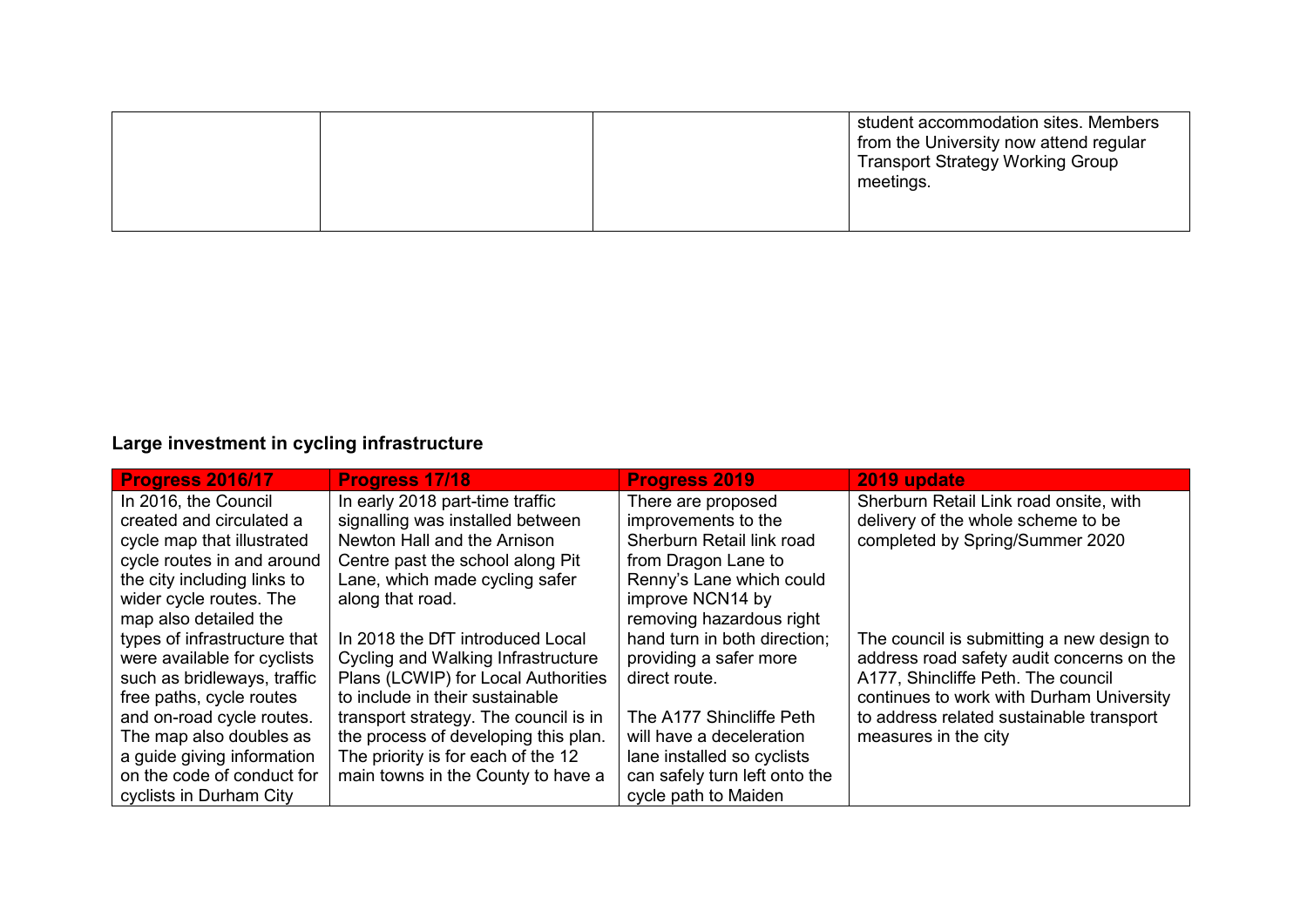| centre, common road             | LCWIP, with Durham City proposed       | Castle. The council is        |                                           |
|---------------------------------|----------------------------------------|-------------------------------|-------------------------------------------|
| signs for cyclists to be        | as the first one.                      | working with Durham           | WSP have been appointed to produce        |
| aware of, tips for cycling      |                                        | University on this project as | Local Cycling and Walking Infrastructure  |
| to work or school and bike      | Cycling and pedestrian                 | it is on University owned     | Plans (LCWIP) for Durham City, Newton     |
| maintenance advice. The         | improvements have been made in         | land.                         | Aycliffe and Chester le Street by Aug     |
| map plotted the local           | Gilesgate from the footbridge          |                               | 2020.                                     |
| schools in the area so that     | crossing the A690 to Heavyside         | As part of the Great North    |                                           |
| sustainable school travel       | Place, including lighting              | Cycleway (NCN7250) from       |                                           |
| could be planned by             | improvements along this stretch.       | Blyth to Darlington, the      |                                           |
| residents as well as work       |                                        | cycle route on the A167       |                                           |
| travel.                         | The council continues to support       | from the Cock of the North    |                                           |
|                                 | the 'ParkThatBike' scheme to           | roundabout to Millhill lane   |                                           |
| The cycle route from            | provide cycle parking across the       | will be restored and          | The section of the Great North Cycleway   |
| <b>Belmont Park and Ride to</b> | County. Within the City area, 46       | resurfaced to provide a       | (NCN7250) at Cock O'North has been        |
| <b>West Rainton was</b>         | units were fitted in 2016, 38 units in | safer cycling route.          | completed and launched and is now in use  |
| improved to provide a           | 2017 and 10 units so far in 2018.      |                               | by the public.                            |
| safe travel link in and out     |                                        | Options for marketplace       |                                           |
| of the City via Belmont for     | Cycle parking in city has been         | cycle parking are under       |                                           |
| cyclists.                       | installed at the new passport office   | review.                       | Options for marketplace cycle parking are |
| The footpath from Pity Me       | and Wearhouse. Freemans Quay           |                               | still under review                        |
| to Sniperly was converted       | also has cycle parking and bike        | Routes to be identified       |                                           |
| into a shared use route to      | repair station. Bus station parking    | within 5 miles of Durham      | Work on these routes are still ongoing    |
| provide a sustainable           | removed due to underuse.               | City Centre as a strategic    | The council is working with Durham        |
| travel link for cyclists as     |                                        | aim of the forthcoming        | University on this project as it is on    |
| well as pedestrians.            | A new rail station link path has       | <b>County Durham</b>          | University owned land.                    |
|                                 | been built to improve access for       | Strategic Cycling and         |                                           |
| The Pity Me links path          | cyclists leading up to the rail        | <b>Walking Delivery</b>       |                                           |
| lighting and improved           | station. A counter has been            | Plan 2019-29                  | A Bike campaign (#durhamcycling) has      |
| walkway to school in pity       | installed on this path for monitoring  |                               | been launched to encourage bike use       |
| me.                             | purposes and data shows that           |                               | around the city; distributing bike seat   |
|                                 | footfall across this path is high.     |                               | covers, leaflets book to libraries, sport |
| Durham City Railway was         |                                        |                               | centres and CAPs. There is currently an   |
| fitted with a secure            | The footways outside St Leonard's      |                               | ongoing council campaign to encourage     |
| membership based long           | school and the footway to              |                               | cycling to Durham County Council          |
| stay cycle parking              | Southfield Way have been               |                               |                                           |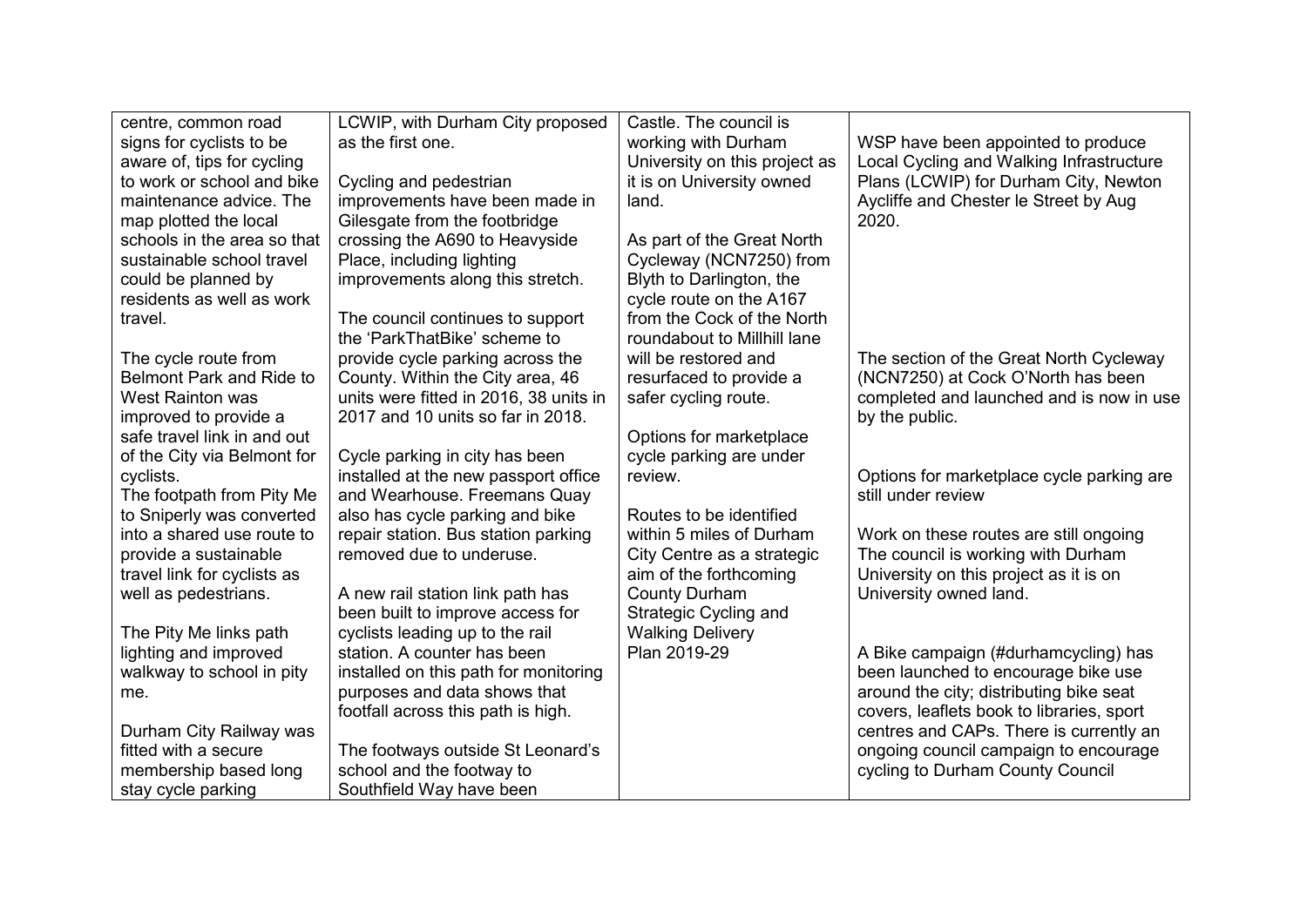| including secure          | resurfaced to make it safer for                                 | Buildings to further encourage sustainable |
|---------------------------|-----------------------------------------------------------------|--------------------------------------------|
| compound CCTV,            | pedestrians and cyclists.                                       | travel in and around the city.             |
| technological security    |                                                                 |                                            |
|                           | access (pin or swipe). The   The path along the riverside, from |                                            |
| rail station also had     | Counts house to the Boathouse by                                |                                            |
| improved cycle parking on | Elvet Bridge, has been resurfaced                               |                                            |
| both platforms.           | for safer travel along this route.                              |                                            |

## **Improved bus station**

| Progress 2016/17                                                                                                                                                                                     | <b>Progress 2017/18</b> | <b>Progress 2019</b>                                                                                                                 | 2019 update                                                                       |
|------------------------------------------------------------------------------------------------------------------------------------------------------------------------------------------------------|-------------------------|--------------------------------------------------------------------------------------------------------------------------------------|-----------------------------------------------------------------------------------|
| The bus station was fitted<br>with eleven improved real<br>time displays to predict<br>arrival times of buses to<br>give customers quick and<br>easy access to the times<br>of buses at the station. |                         | Proposals for further future<br>improvements to the bus<br>station and surrounding<br>infrastructure are still under<br>development. | Planning Application for the new bus<br>station will be submitted in January 2020 |
|                                                                                                                                                                                                      |                         |                                                                                                                                      |                                                                                   |

# **Reprioritising A690**

| <b>Progress 2016/17</b>      | <b>Progress 2017/18</b>              | <b>Progress 2019</b>    | 2019 update                               |
|------------------------------|--------------------------------------|-------------------------|-------------------------------------------|
| Traffic signals installed at | Co-ordinated operation of traffic    | Ongoing preparation and | Variable Message Signs (VMS) such as      |
| Gilesgate & Leazes Bowl      | signal junctions implemented.        | works to commission and | those currently at Leazes Bowl and        |
| roundabouts as first phase   | Additional works carried out and     | validate the UTC/SCOOT  | Milburngate bridge which joins to the     |
| of project to regulate the   | equipment and communications         | system.                 | Leazes Bowl, will be expanded to provide  |
| flow of traffic through      | systems installed in preparation for |                         | a more comprehensive reach to drivers     |
| Durham City on the A690      | introducing Urban Traffic            |                         | coming into the city. The UTC system will |
| and New Elvet by co-         | Control/SCOOT.                       |                         | continue to automate messages where       |
| ordinating the operation of  |                                      |                         | there are delays to the VMS' when         |
| traffic signals at critical  | There is ongoing signalling work     |                         | required. There are 9 strategic VMS's     |
| junctions.                   | being carried out at the Leazes Bowl |                         | throughout the city in total with four    |
|                              | and Gilesgate roundabouts so that    |                         | additional signs to be added in the       |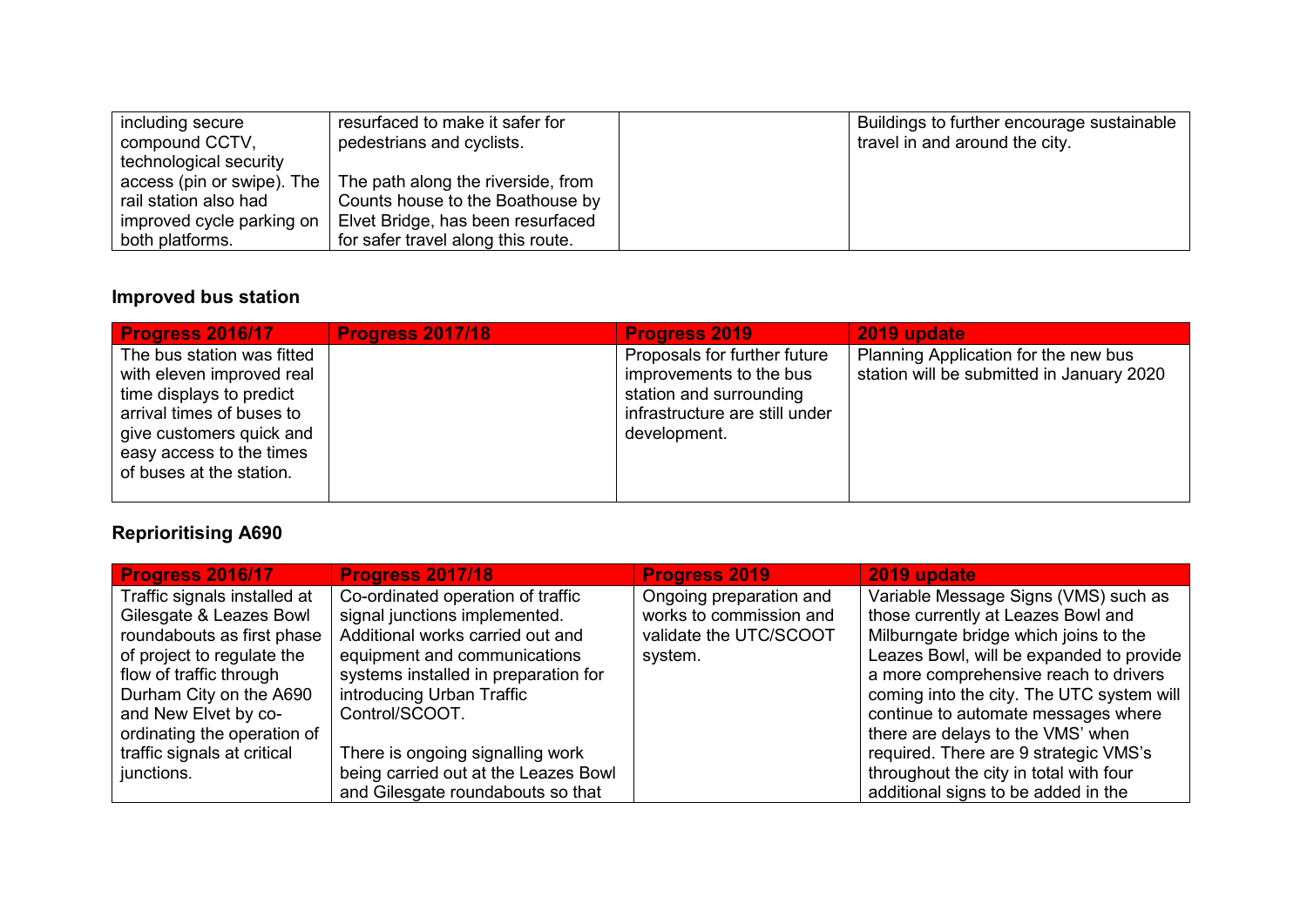| The Leazes Bowl junction<br>bus stops were<br>reconfigured and<br>improved with bus shelters | the UTC/SCOOT signalling systems<br>will be able to cope with<br>unpredictable travel patterns such as<br>dealing with increased traffic flows as<br>a result of traffic diversions. This is | outskirts of the city on routes heading<br>into the city. The addition of these VMS'<br>are ongoing                           |
|----------------------------------------------------------------------------------------------|----------------------------------------------------------------------------------------------------------------------------------------------------------------------------------------------|-------------------------------------------------------------------------------------------------------------------------------|
| and real time displays.                                                                      | due to be completed by the end of<br>the financial year.                                                                                                                                     | Real time traffic counting sites, which<br>provide live data to help manage the<br>network as it alerts traffic build up will |
|                                                                                              |                                                                                                                                                                                              | also feed into these improvements.                                                                                            |

#### **Improved pedestrian environments**

| Progress 2016/17                                                                                                                                                                                                                                 | <b>Progress 2017/18</b>                                                                                                                                                                                                                                                                                                          | <b>Progress 2019</b>                                                                                                                                                                                                                                                                           | 2019 update                                                                                                                                                                                                                                                       |
|--------------------------------------------------------------------------------------------------------------------------------------------------------------------------------------------------------------------------------------------------|----------------------------------------------------------------------------------------------------------------------------------------------------------------------------------------------------------------------------------------------------------------------------------------------------------------------------------|------------------------------------------------------------------------------------------------------------------------------------------------------------------------------------------------------------------------------------------------------------------------------------------------|-------------------------------------------------------------------------------------------------------------------------------------------------------------------------------------------------------------------------------------------------------------------|
| Pelaw woods walkway was<br>fully opened after the<br>walkway and cycle route<br>was reinstated following a<br>landslide during storm<br>Desmond in December<br>2015<br>North Road pedestrian,<br>public realm and<br>accessibility improvements. | Neville's Cross junction islands<br>were remodelled and signalling<br>was refurbished to improve the<br>pedestrian areas and pedestrian<br>crossings.<br>The pedestrian areas on Elvet<br>Bridge were improved so that<br>roads could be closed to traffic,<br>while allowing pedestrians to use<br>the areas during events such | Improvements to the rail<br>underpass at Durham<br>railway station are<br>scheduled to start in<br>January 2019. This is an<br>LNER scheme with<br>contribution from the<br>council, which enabled the<br>project. This will provided a<br>safer and more attractive<br>route between the rail | Improvements to the underpass at<br>railway station are underway with<br>completion expected late 2019                                                                                                                                                            |
|                                                                                                                                                                                                                                                  | Lumiere, the Christmas light switch<br>on and the Miners Gala.                                                                                                                                                                                                                                                                   | platforms.<br>The council continues to<br>work in partnership with the<br>university to address and<br>improve pedestrian access,<br>congestion and safety with<br>proposals for pedestrian<br>super routes around and<br>through the city, new<br>junctions with pedestrian                   | A preferred option is being pursued for<br>the reconfiguration of the New Inn<br>junction to improve pedestrian<br>movements.<br>One significant route has been identified<br>running north to south between the Hill<br>colleges in the south and city centre in |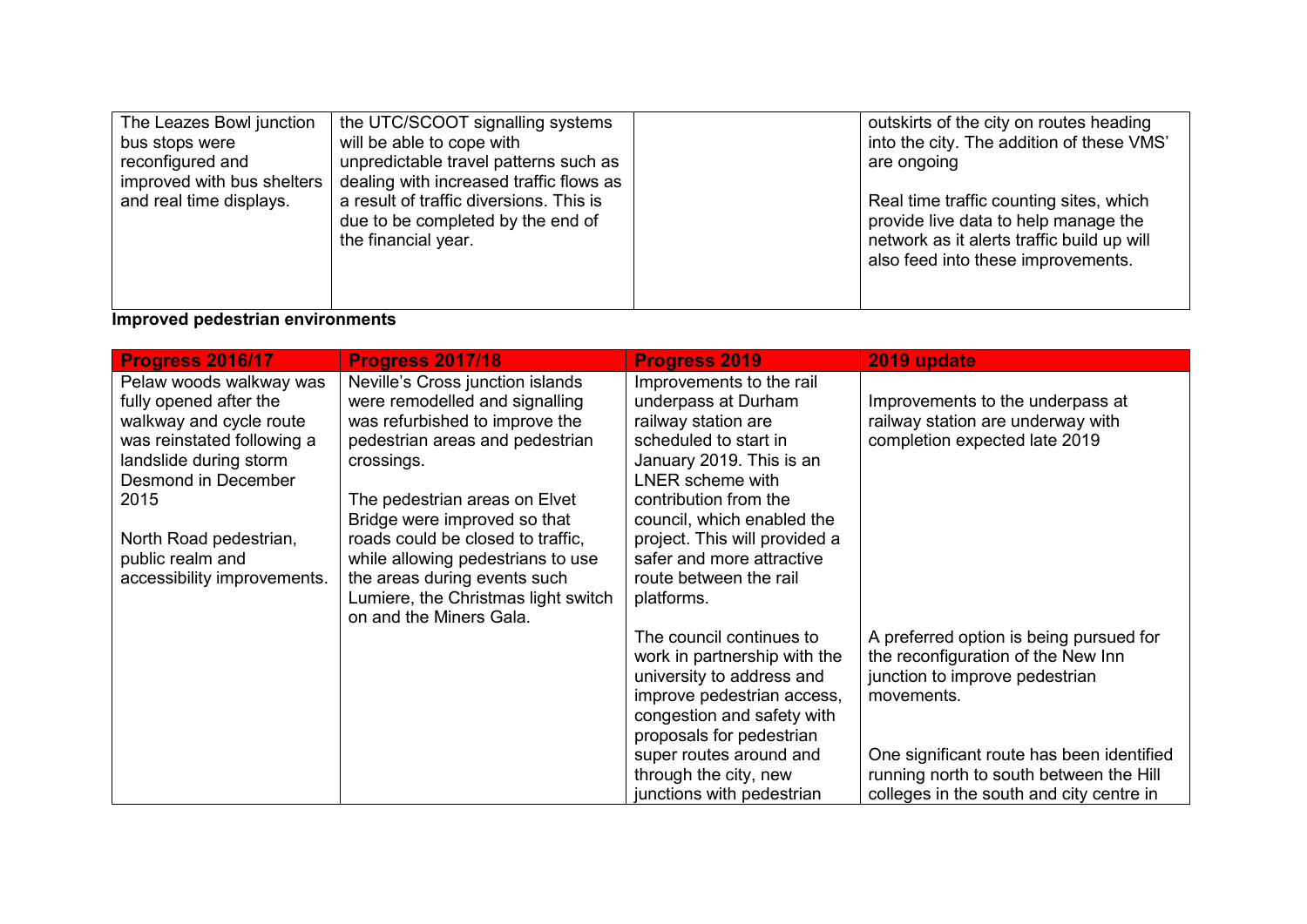| New Elvet. | stages, raised pedestrian<br>crossings, new wide and<br>improved footpaths and<br>reconfiguration of junctions.<br>One significant route has<br>been identified running north<br>to south between the Hill<br>colleges in the south and<br>city centre in the north to<br>provide increased provision<br>for pedestrians along South<br>Road, Church Street and | the north to provide increased provision<br>for pedestrians along South Road,<br>Church Street and New Elvet. Planning<br>permission has been secured for the<br>route between the colleges. |
|------------|-----------------------------------------------------------------------------------------------------------------------------------------------------------------------------------------------------------------------------------------------------------------------------------------------------------------------------------------------------------------|----------------------------------------------------------------------------------------------------------------------------------------------------------------------------------------------|
|------------|-----------------------------------------------------------------------------------------------------------------------------------------------------------------------------------------------------------------------------------------------------------------------------------------------------------------------------------------------------------------|----------------------------------------------------------------------------------------------------------------------------------------------------------------------------------------------|

## **Progress in objective and indicators**

| <b>Objective</b>                                                                                          | <b>Indicator</b>                                                                                                                             | <b>Baseline</b>                                                                         | <b>Target</b>                                                                                | <b>Progress</b>                                                                                                                                                                  | <b>Progress 2019</b>                                                                                                                                              |
|-----------------------------------------------------------------------------------------------------------|----------------------------------------------------------------------------------------------------------------------------------------------|-----------------------------------------------------------------------------------------|----------------------------------------------------------------------------------------------|----------------------------------------------------------------------------------------------------------------------------------------------------------------------------------|-------------------------------------------------------------------------------------------------------------------------------------------------------------------|
| To support<br>economic<br>growth and<br>improve<br>access to<br>economic<br>opportunity in<br>Durham City | Accessibility of<br>Durham City<br>Centre as an<br>employment<br>centre (access<br>within one hour<br>and by $08:30$ by<br>public transport. | Accessibility as an<br>employment centre.<br>Baseline in 2016-<br>Durham City<br>72.35% | Maintain or improve<br>accessibility of<br>Durham City Centre<br>as an employment<br>centre. | Improvements were made to<br>the New Elvet bus stop,<br>which was relocated and<br>improved.<br>Accessibility as an<br>employment centre. Baseline<br>in 2018– Durham City 73.5% | A bus route is being currently<br>investigated between Mount<br>Oswald and Aykley Heads<br>and the Train station to<br>improve connectivity from<br>north Durham. |
|                                                                                                           | Percentage of<br>primary school<br>pupils walking,<br>cycling or using<br>public transport                                                   | Baseline 2016/17<br>(obtained from<br>Durham County<br>Council school                   | Target for a 15%<br>increase in use of<br>walking, cycling or<br>public transport            | 2017/18<br>Primary 52%                                                                                                                                                           | Living Street data<br>extrapolated from Travel<br>Tracker reports all active<br>travel at $75.03\%$ <sup>4</sup> with<br>walking at 44.07%                        |

 4 Figure from Travel Tracker is higher than hands up data as park and stride as it includes park and stride, hop off and scooting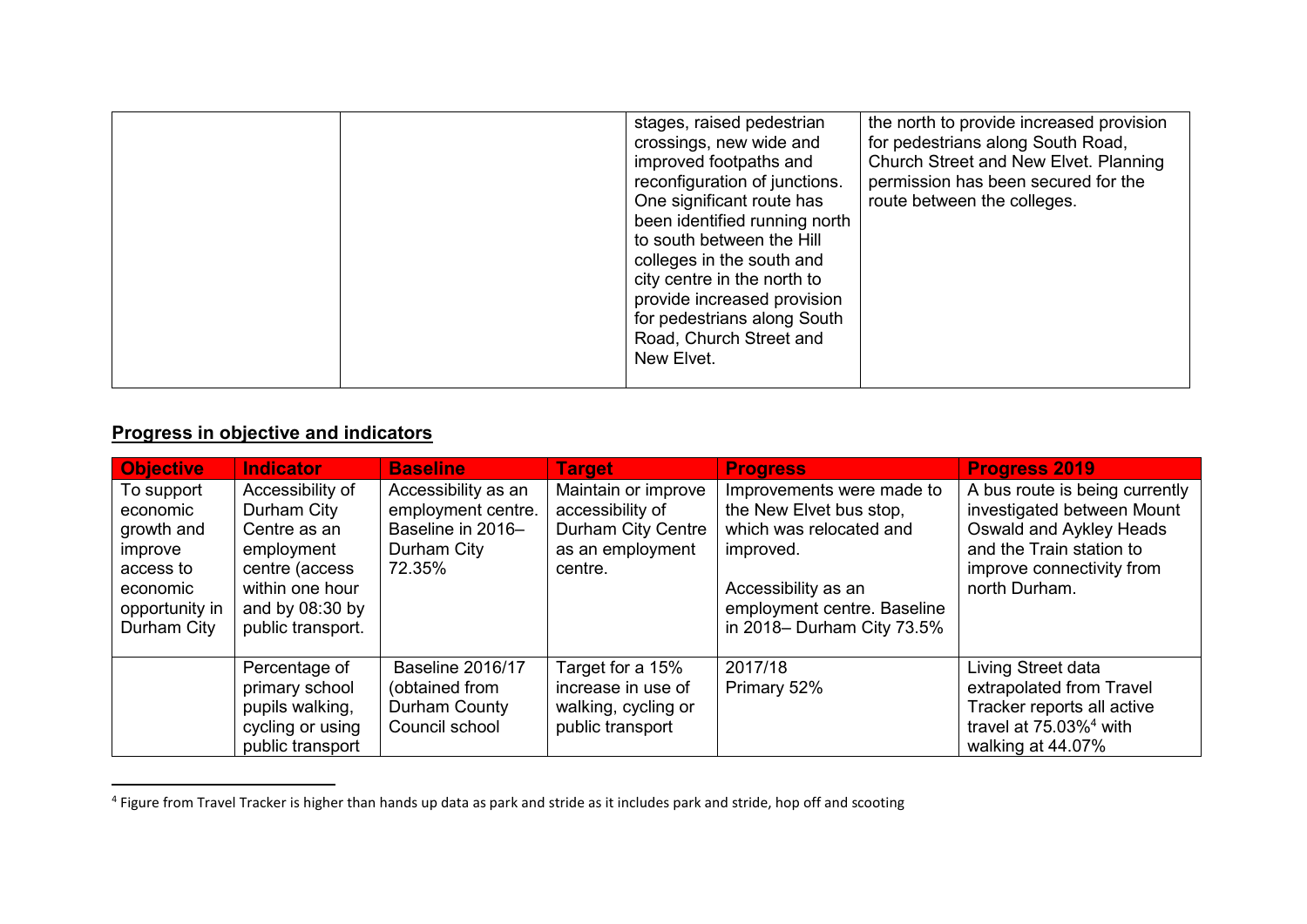| To improve<br>access to<br>education,<br>training and<br>economic | to school<br>identified<br>through hands-<br>up survey                                                                                                                    | hands up survey<br>data)<br>Primary 47%                                                                                                                                                        |                                                                                    |                                                                                                                                                                                                                                                                                                                                                                                                                                                                                                                                                                                   | Hands up survey data for<br>June 2019 to follow                                                                                                                                                                                                                                                                                                                                                                                                                                                                                                                           |
|-------------------------------------------------------------------|---------------------------------------------------------------------------------------------------------------------------------------------------------------------------|------------------------------------------------------------------------------------------------------------------------------------------------------------------------------------------------|------------------------------------------------------------------------------------|-----------------------------------------------------------------------------------------------------------------------------------------------------------------------------------------------------------------------------------------------------------------------------------------------------------------------------------------------------------------------------------------------------------------------------------------------------------------------------------------------------------------------------------------------------------------------------------|---------------------------------------------------------------------------------------------------------------------------------------------------------------------------------------------------------------------------------------------------------------------------------------------------------------------------------------------------------------------------------------------------------------------------------------------------------------------------------------------------------------------------------------------------------------------------|
| opportunity<br>for young<br>people in<br>Durham City              | Percentage of<br>students<br>walking, cycling<br>or using public<br>transport to<br>training<br>opportunities<br>identified<br>through site<br>travel plan<br>monitoring. | Baseline 2016<br>(obtained from<br><b>Durham University</b><br><b>Sustainable Travel</b><br>Plan/Mode of travel<br>survey)<br>Students walking,<br>cycling or using<br>public transport<br>92% | Target for a 15%<br>increase in use of<br>walking, cycling or<br>public transport. | Students walking, cycling or<br>using public transport -<br>2017: 90%<br>2018: 93%<br>The council continues to work<br>in partnership with the<br>university to develop and<br>implement travel plans for<br>various sites.<br>The University made a<br>variation to a bus contract<br>that operates in the Durham<br>District zone. The contract<br>now allows staff and students<br>to travel on an Arriva bus<br>within the Durham District<br>Zone from £1 per day $-$<br>students can go beyond the<br>boundary to Newcastle. The<br>numbers continue to grow<br>each month. | Initial review of data from<br>travel surveys relating to<br>walking, cycling or using<br>public transport are showing<br>an increase and will be<br>confirmed in the final travel<br>survey reports.<br>Durham University - 2019<br>(students): 94.9%<br>The new £1 day ticket<br>arrangement with Arriva (for<br>both staff and students)<br>continues to be a huge<br>success. Since<br>commencement on 30<br>September 2018 to end of<br>June 2019, records show that<br>over 246,000 £1 day tickets,<br>7218 weekly, 526 termly and<br>121 annual tickets were sold. |
|                                                                   | Level of nitrogen<br>dioxide at<br>monitoring sites<br>within Durham                                                                                                      | The baseline air<br>quality across the<br>Durham City Air<br>Quality                                                                                                                           | The target is to<br>reduce levels of<br>nitrogen dioxide to<br>below the annual    | Most of the Durham City sites<br>where there is annual mean<br>data from the 2016 show a<br>decrease in the level of                                                                                                                                                                                                                                                                                                                                                                                                                                                              | The results of the monitoring<br>carried out in 2018 show an<br>increase in levels of nitrogen<br>dioxide for the Sutton Street                                                                                                                                                                                                                                                                                                                                                                                                                                           |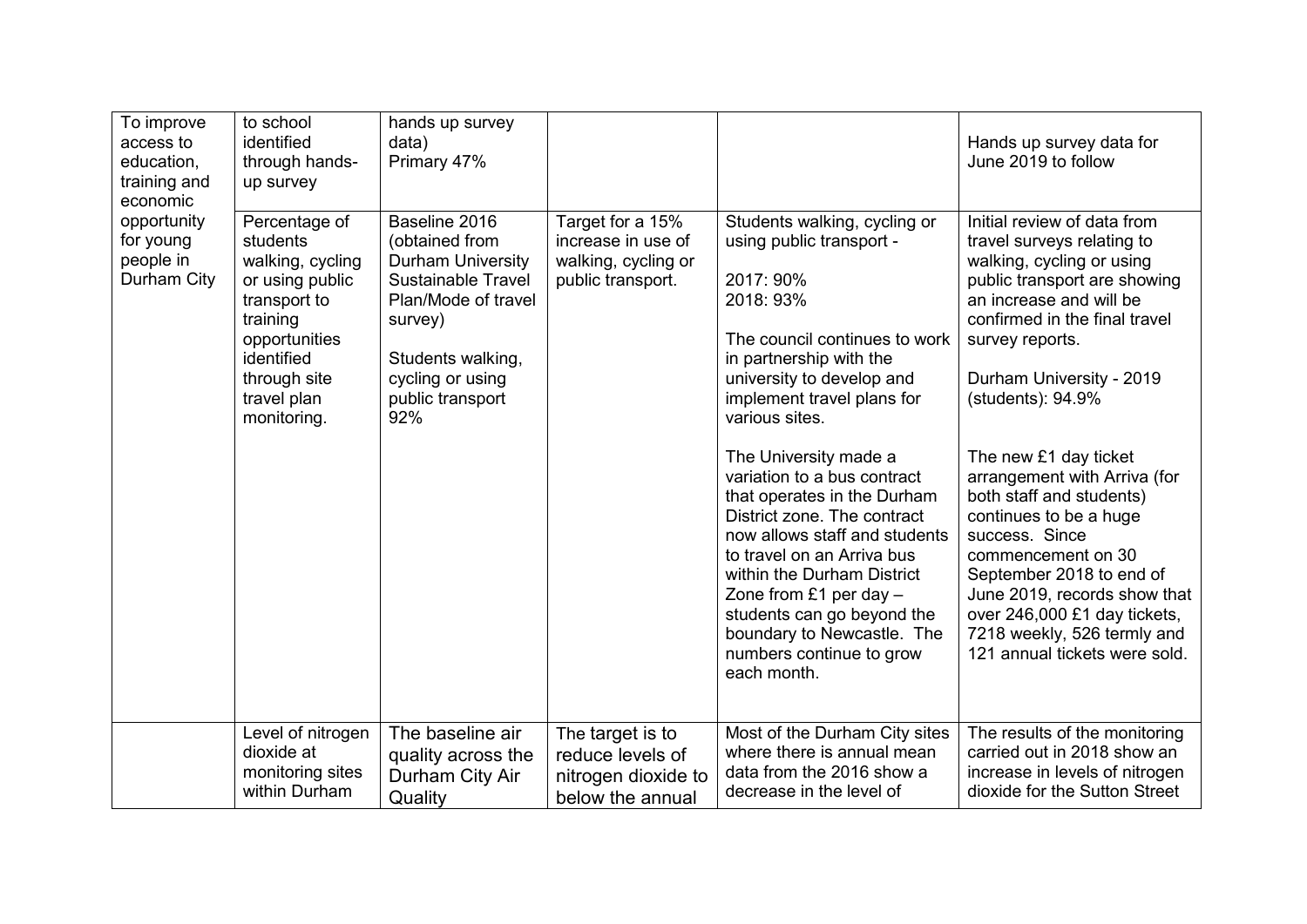| <b>Air Quality</b><br>To improve<br>the health of<br>Area<br>people living,<br>working and<br>studying in<br>Durham City | Management<br>Management<br>Area is<br>established in the<br><b>Air Quality Action</b><br>Plan. This is<br>provided by both<br>monitored and<br>modelled levels of<br>nitrogen dioxide<br>at locations<br>across the city.   | mean air quality<br>objective at<br>locations across<br>the city where this<br>is exceeded. The<br><b>Air Quality Action</b><br>Plan determines<br>the reduction in<br>levels of nitrogen<br>dioxide at each<br>receptor location<br>that is required to<br>achieve<br>compliance with<br>the annual mean<br>objective | nitrogen dioxide from 2016 to<br>2017. areas in the city where<br>there are locations where an<br>increase occurred.<br>•A section of Alexandra<br>Cres/Sutton Street on the<br>approach to the lights at the<br>Crossgate junction.<br>•A section of Gilesgate bank<br>where the road narrows.<br>•A section of Church Street,<br>New Elvet in the vicinity of<br>the junction of Church Street<br>& Hallgarth Street.<br>Further improvements and<br>initiatives documented in the<br>Air Quality Action Plan <sup>5</sup> will<br>contribute to lowering the<br>levels of nitrogen dioxide.<br>A report that sets out the<br>impact of the Local Plan on<br>Air Quality in Durham City is<br>also now available on the<br>County Durham Plan<br>evidence page. | and Colpitts Terrace area<br>and a decrease for locations<br>on Church Street (New<br>Elvet). The annual mean air<br>quality objective was<br>exceeded at locations within<br>the following areas.<br>A section of Sutton Street/<br><b>Colpitts Terrace and</b><br>Alexandra Cres.<br>A section of Church Street,<br>New Elvet close to the<br>junction of Church and<br>Hallgarth Street and on<br>Gilesgate Bank (East-<br>Bound). |
|--------------------------------------------------------------------------------------------------------------------------|------------------------------------------------------------------------------------------------------------------------------------------------------------------------------------------------------------------------------|------------------------------------------------------------------------------------------------------------------------------------------------------------------------------------------------------------------------------------------------------------------------------------------------------------------------|-------------------------------------------------------------------------------------------------------------------------------------------------------------------------------------------------------------------------------------------------------------------------------------------------------------------------------------------------------------------------------------------------------------------------------------------------------------------------------------------------------------------------------------------------------------------------------------------------------------------------------------------------------------------------------------------------------------------------------------------------------------------|---------------------------------------------------------------------------------------------------------------------------------------------------------------------------------------------------------------------------------------------------------------------------------------------------------------------------------------------------------------------------------------------------------------------------------------|
| identified<br>up survey                                                                                                  | Percentage of<br><b>Baseline</b><br>primary school<br>2016/17(obtained<br>from Durham<br>pupils walking or<br><b>County Council</b><br>cycling to school<br>school hands up<br>through hands-<br>survey data)<br>Primary 46% | Target for a 10%<br>increase in use of<br>walking or cycling.                                                                                                                                                                                                                                                          | 2017/18<br>Primary 51%<br>Hands up survey data is<br>requested from schools twice<br>a year to enable Durham<br>County Council to monitor                                                                                                                                                                                                                                                                                                                                                                                                                                                                                                                                                                                                                         | Hands up survey data for<br>June 2019 to follow (however<br>transition to new system may<br>delay this data)                                                                                                                                                                                                                                                                                                                          |

<sup>&</sup>lt;sup>5</sup> Air Quality Action Plan can be found at<http://www.durham.gov.uk/article/3825/Air-quality-in-Durham-City>

 $\overline{\phantom{a}}$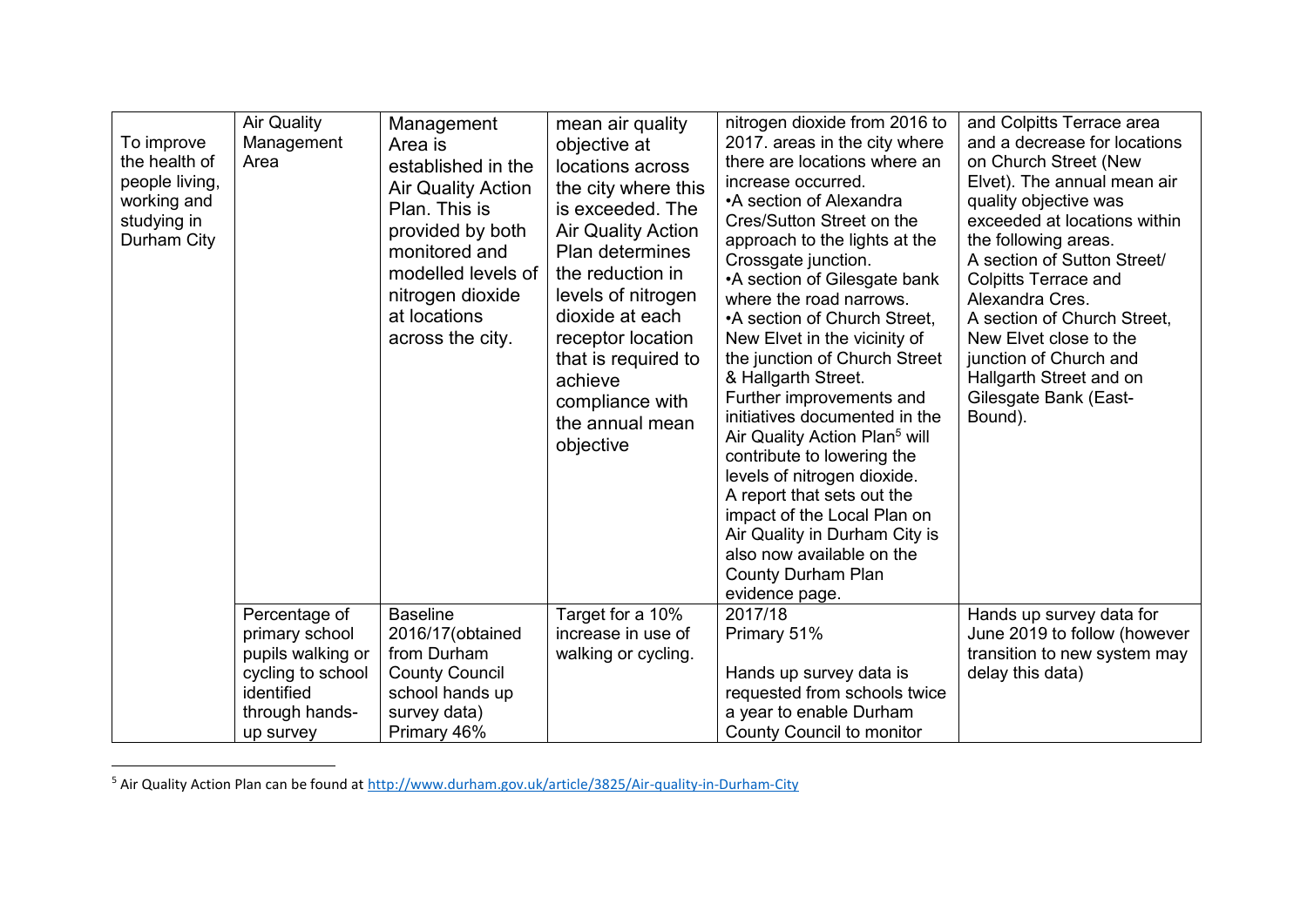|  | Percentage of<br>employees<br>walking or<br>cycling to work<br>identified<br>through<br>employer travel<br>plan monitoring | Baseline 2017 (Go<br>Smarter to Work<br><b>Final Travel Survey</b><br>report)<br>Walking 6%<br>Cycling 4.6%<br>This data is from<br>Go Smarter to<br>Work 2017 final<br>travel survey report<br>for the following<br>employment sites -<br>-ATOS County<br>Durham<br>-Durham Cathedral<br>-Durham County<br><b>Council (County</b><br>Hall)<br>-Durham University<br>-HM Passport<br>Office | Target for a 10%<br>increase in use of<br>walking or cycling | modal travel to school. Living<br>Streets are supporting<br>schools to deliver sustainable<br>travel Initiatives (external<br>funding secured from DfT<br>until 2020).<br>Out of 847 respondents to<br>the Go Smarter to Work Final<br>Travel Survey, 50 walked to<br>work & 39 cycled, the<br>baseline data comes from<br>these results. 2018 data will<br>follow to map progress.<br>Durham County Council is<br>continuing to secure travel<br>plans with major employers in<br>the city as part of the<br>planning application process | Initial review of data from<br>University travel surveys<br>relating to walking, cycling or<br>using public transport are<br>showing an increase and will<br>be confirmed in the final<br>travel survey reports.<br>2019 (university staff): 27%<br>The University continues to<br>explore the implementation of<br>incentives to encourage staff<br>to change their mode of<br>travel. Trials for pool cars<br>and e-bikes are now being<br>considered.<br>The new £1 day ticket<br>arrangement with Arriva (for<br>both staff and students)<br>continues to be a huge<br>success. Since |
|--|----------------------------------------------------------------------------------------------------------------------------|---------------------------------------------------------------------------------------------------------------------------------------------------------------------------------------------------------------------------------------------------------------------------------------------------------------------------------------------------------------------------------------------|--------------------------------------------------------------|--------------------------------------------------------------------------------------------------------------------------------------------------------------------------------------------------------------------------------------------------------------------------------------------------------------------------------------------------------------------------------------------------------------------------------------------------------------------------------------------------------------------------------------------|-------------------------------------------------------------------------------------------------------------------------------------------------------------------------------------------------------------------------------------------------------------------------------------------------------------------------------------------------------------------------------------------------------------------------------------------------------------------------------------------------------------------------------------------------------------------------------------------|
|--|----------------------------------------------------------------------------------------------------------------------------|---------------------------------------------------------------------------------------------------------------------------------------------------------------------------------------------------------------------------------------------------------------------------------------------------------------------------------------------------------------------------------------------|--------------------------------------------------------------|--------------------------------------------------------------------------------------------------------------------------------------------------------------------------------------------------------------------------------------------------------------------------------------------------------------------------------------------------------------------------------------------------------------------------------------------------------------------------------------------------------------------------------------------|-------------------------------------------------------------------------------------------------------------------------------------------------------------------------------------------------------------------------------------------------------------------------------------------------------------------------------------------------------------------------------------------------------------------------------------------------------------------------------------------------------------------------------------------------------------------------------------------|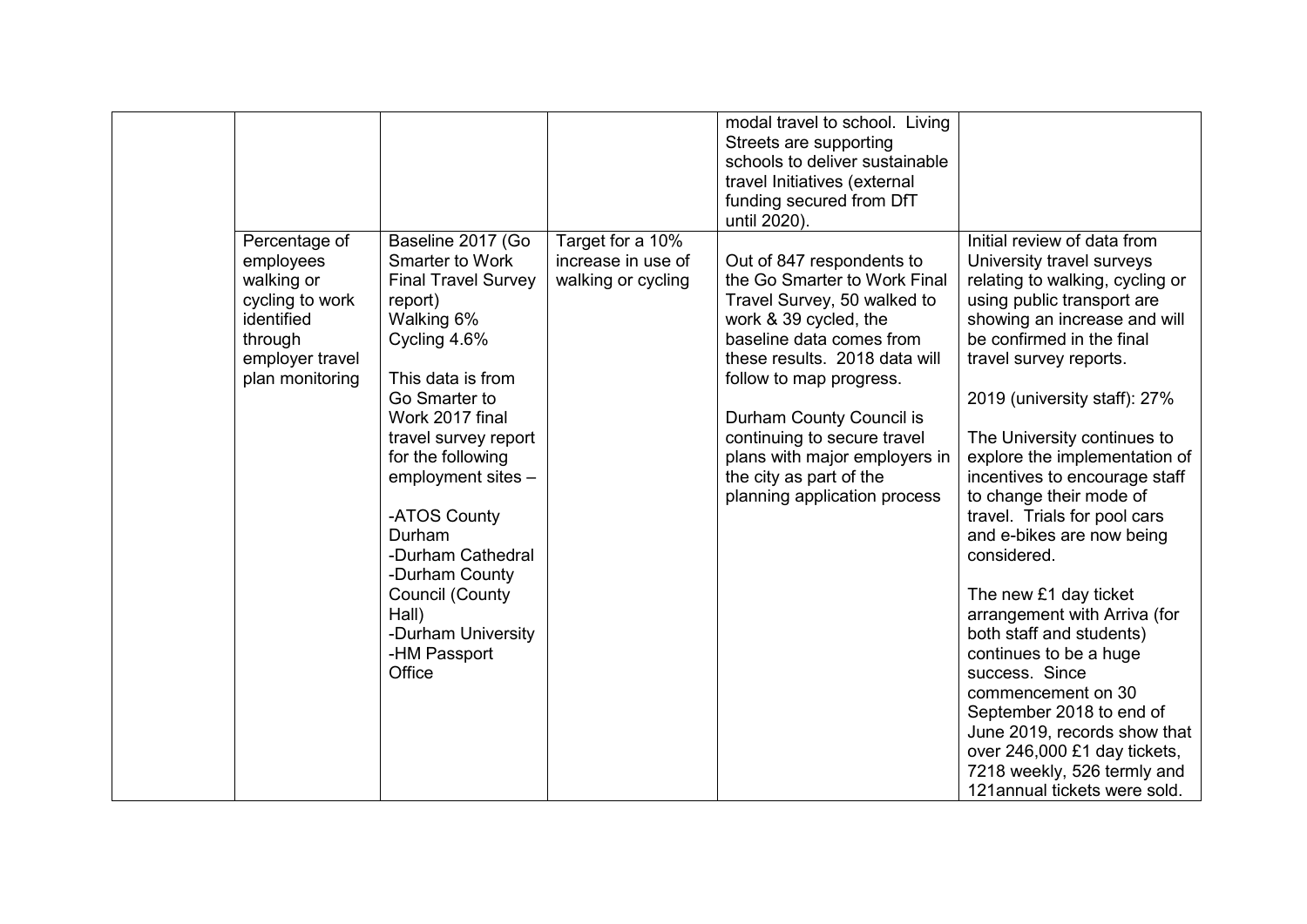|                             |                                     |                               |                     |             |                |                               | Durham County Council is<br>continuing to secure travel<br>plans with major employers in<br>the city as part of the<br>planning application process |
|-----------------------------|-------------------------------------|-------------------------------|---------------------|-------------|----------------|-------------------------------|-----------------------------------------------------------------------------------------------------------------------------------------------------|
| To improve<br>the safety of | Number of<br>pedestrians            | -24 per year<br>(average over | 40% reduction       | Total       | Fatal          | Serious                       |                                                                                                                                                     |
| people<br>travelling        | killed or<br>seriously injured      | period 2010-2015)             |                     | 2016        | 0              | 1                             |                                                                                                                                                     |
| around<br>Durham City       | annually in<br>Durham City          |                               |                     | 2017<br>3   | 0              | 3                             |                                                                                                                                                     |
|                             |                                     |                               |                     | 2018        | 0              | $\overline{7}$                |                                                                                                                                                     |
|                             |                                     |                               |                     | Total<br>11 | $\mathbf 0$    | 11                            |                                                                                                                                                     |
|                             | Number of<br>cyclists killed or     | - 9 per year<br>(average over | 40% reduction       | Total       | Serious        | Slight                        |                                                                                                                                                     |
|                             | seriously injured<br>annually in    | period 2010-2015)             |                     | 2016<br>8   | $\overline{2}$ | 6                             |                                                                                                                                                     |
|                             | Durham City                         |                               |                     | 2017<br>11  | 3              | 8                             |                                                                                                                                                     |
|                             |                                     |                               |                     | 2018<br>6   | 0              | 6                             |                                                                                                                                                     |
|                             |                                     |                               |                     | Total<br>25 | 5              | 20                            |                                                                                                                                                     |
| To enhance                  | Level of nitrogen                   | The baseline air              | The target is to    |             |                | See progress from indicator 4 | See progress from indicator                                                                                                                         |
| the built and               | dioxide at                          | quality across the            | reduce levels of    | above       |                |                               | above.                                                                                                                                              |
| natural                     | monitoring sites                    | Durham City Air               | nitrogen dioxide to |             |                |                               |                                                                                                                                                     |
| environment<br>of Durham    | within Durham<br><b>Air Quality</b> | Quality                       | below the annual    |             |                |                               |                                                                                                                                                     |
| City                        | Management                          | Management                    | mean air quality    |             |                |                               |                                                                                                                                                     |
|                             | Area                                | Area is                       | objective at        |             |                |                               |                                                                                                                                                     |
|                             |                                     | established in the            | locations across    |             |                |                               |                                                                                                                                                     |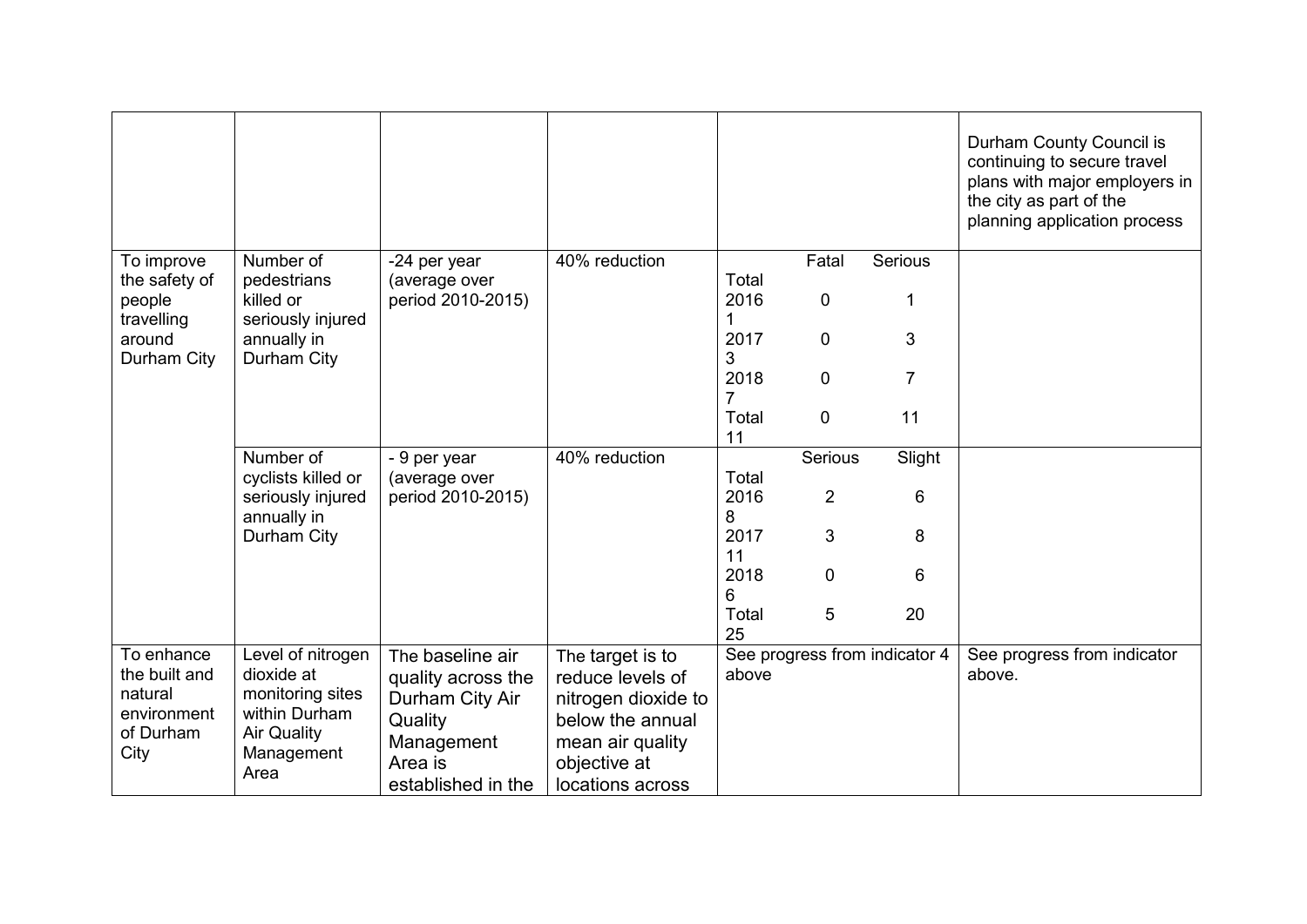| <b>Air Quality Action</b><br>Plan. This is<br>provided by both<br>monitored and<br>modelled levels of  <br>nitrogen dioxide<br>at locations<br>across the city. | the city where this<br>is exceeded. The<br><b>Air Quality Action</b><br>Plan determines<br>the reduction in<br>levels of nitrogen<br>dioxide at each<br>receptor location |  |
|-----------------------------------------------------------------------------------------------------------------------------------------------------------------|---------------------------------------------------------------------------------------------------------------------------------------------------------------------------|--|
|                                                                                                                                                                 |                                                                                                                                                                           |  |
|                                                                                                                                                                 |                                                                                                                                                                           |  |
|                                                                                                                                                                 |                                                                                                                                                                           |  |
|                                                                                                                                                                 |                                                                                                                                                                           |  |
|                                                                                                                                                                 | that is required to                                                                                                                                                       |  |
|                                                                                                                                                                 | achieve                                                                                                                                                                   |  |
|                                                                                                                                                                 | compliance with                                                                                                                                                           |  |
|                                                                                                                                                                 | the annual mean                                                                                                                                                           |  |
|                                                                                                                                                                 | objective                                                                                                                                                                 |  |

## **Analysis**

The individual measures in the DC STDP have their own merit while cumulative impact of individual measures also complement each other to chart progress of the DC STDP, which supports the CDP and the Air Quality Action Plan. The progress update of this report shows that progress is being made in terms of modal shift resulting from travel planning and that plans and funding bids are being made to ensure the STDPcan be delivered with infrastructure improvements . The full potential of each measure's impact on their completion will be fully realised once the STDP evolves into Action Plans for each area and the relevant measures and objectives for each area are completed.

This report has broken down development of the sustainable transport key measures and objectives into progress made in the years since the plan was launched in 2016 and upcoming progress in the future; the updates included in this report document continued progress and improvements to each area and with work on project ongoing. The assessment of projects and additional updates to this report will be made as developments continue to be made and the specifics of improvements in each area become more apparent. This is because the plan is a longterm vision to improve sustainable transport measures in Durham City.

## **Workplace/Residential Travel Planning**

The developer/employer needs to produce a travel plan that meets the National Specification for Workplace Travel Plans (PAS 500:2008, Bronze level that Durham County Council adheres) which incorporates the following -

• Senior management support,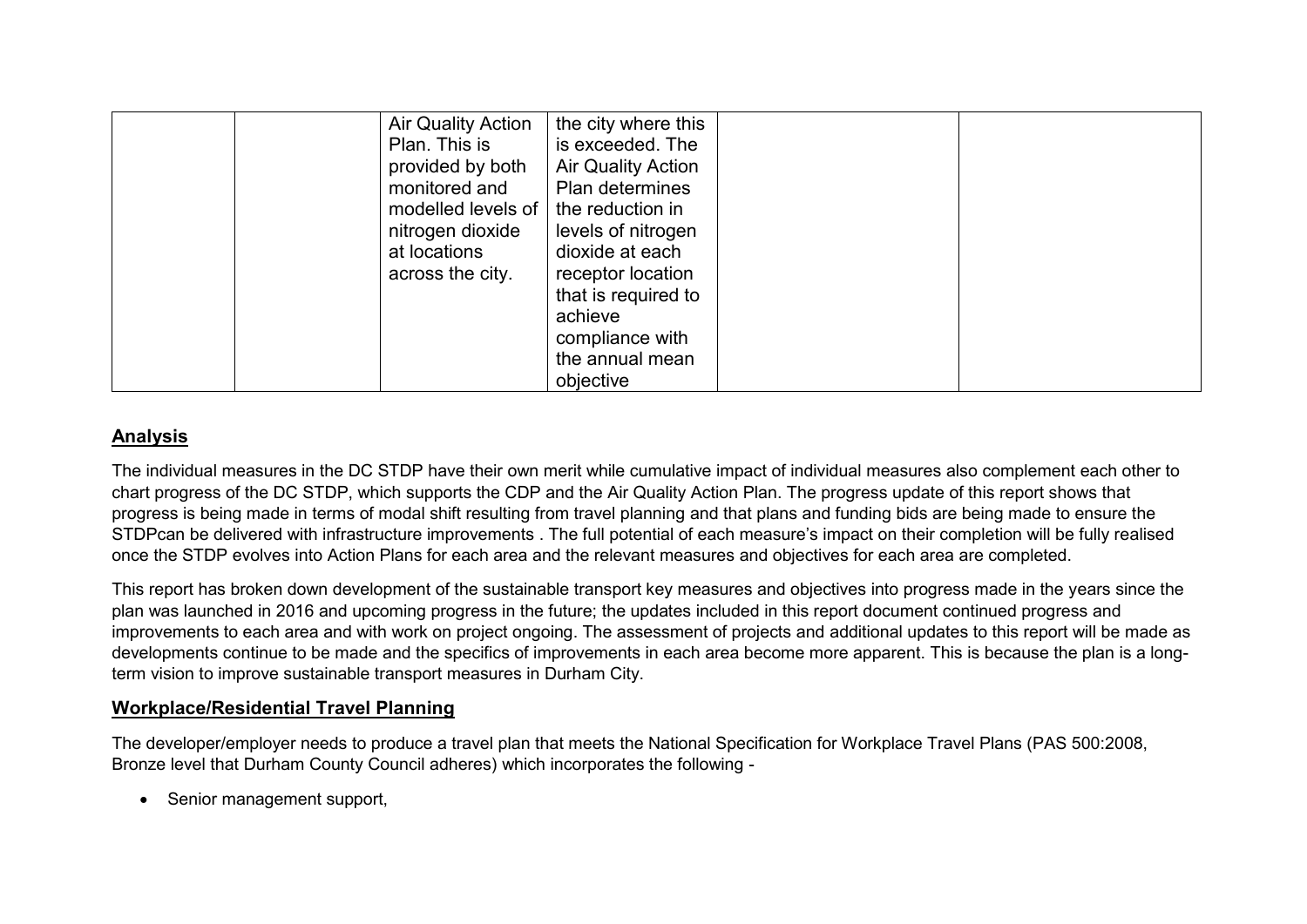- Budget affirmation,
- Defined aims & objectives,
- Baseline survey data, site audit,
- Set annual targets for 5 years,
- Identify measures & interventions to achieve targets,
- Monitor and review performance

*Planning condition stipulated for workplace/residential sites - No building or use hereby permitted shall be occupied or the use commenced until a Travel Plan (conforming to the National Specification for Workplace Travel Plans, PAS 500:2008, Bronze level) comprising immediate, continuing and long term measures to promote and encourage alternatives to single occupancy car use has been prepared submitted to and approved in writing by the Local Planning Authority. The submitted details shall include mechanisms for monitoring and review over the life of the development. The Approved Travel Plan shall then be implemented, monitored and reviewed in accordance with the approved details.*

### Looking forward to 2020/21

During 2019 / 20, the final year of the Walk to project, Living Streets will engage with 6 workplaces. 5 across Durham City and 1 in Peterlee. Workplaces are being offered a variety of interventions to encourage employees to walk more and embed a culture of walking within the workplace. Interventions include the development of walking maps, training 'walk champions' within workplaces, promoting walking challenges via comms support and on-site pledge events. A detailed report on the impact of these interventions will be produced before March 2020.

## **School Travel Planning**

The Durham County Council 'Hands Up survey' data has shown an increase in children to walking to school of 5% so far.

As part of the School Travel Planning schools need to produce a travel plan that achieves Modeshift STARS Bronze Level Accreditation (that Durham County Council adheres to) which incorporates the following –

- Travel & Transport Infrastructure
- Surveys, modal shift & targets
- Consultation
- Travel & transport issues
- Action plan & evidence to support completed tasks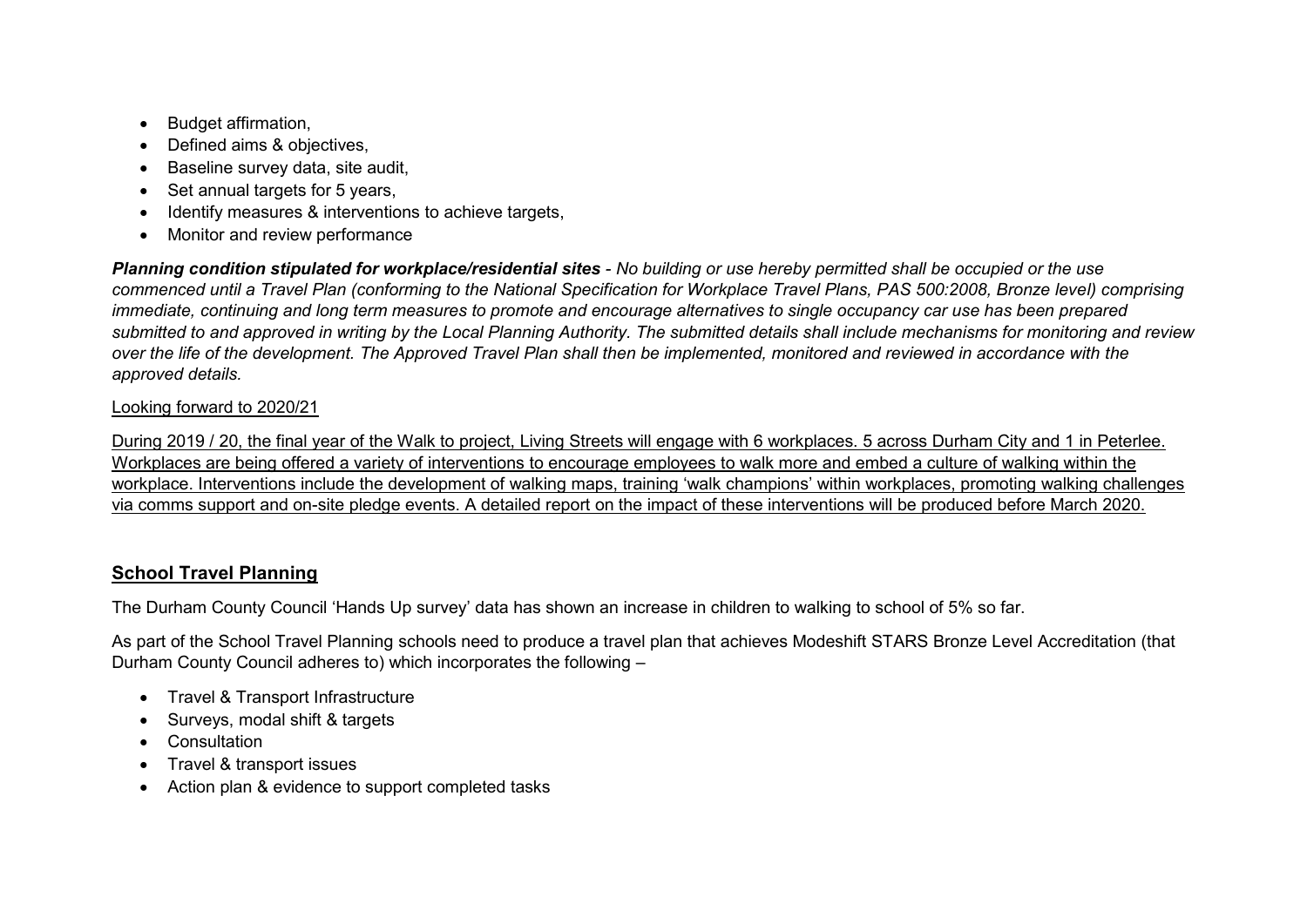• Accreditation

**Planning condition stipulated for school sites** *- No building hereby approved shall be occupied until a School Travel Plan, to achieve Bronze Level Accreditation within 1 year of the buildings first occupation, has been submitted to and approved in writing by the Local Planning Authority. The submitted details shall use Modeshift STARS to carry out this process and include mechanisms for monitoring and review over the life of the development and timescales for implementation. The approved Travel Plan shall be implemented, monitored and reviewed in accordance with the approved details.*

As the tables demonstrate, positive work has been achieved these areas; travel plans have been secured with major employers in the city as part of major planning applications and Living Streets involvement with walking to school is ongoing until 2020. However, the ending of external funding has impacted on the resources available to deliver initiatives at major employment sites to change travel behaviour.

However, we are developing improved planning conditions, monitoring systems and enforcement to ensure implementation and delivery of sustainable transport initiatives to support modal shift. In addition, there have been no major residential applications approved in Durham City since 2017 that have required a residential travel plan as a condition of planning approval.

### **Large investment in cycle infrastructure**

Large cycle infrastructure investment since 2016 has yielded significant progress, as documented, and this is forecast to continue as the table shows. The new cycling infrastructure mapped in this report demonstrates the council's commitment to sustainable transport. Another positive is the large uptake of the infrastructure already completed such as the cycle parking, including secure parking at the rail station and the usage of the rail station link path to enable multiple methods of sustainable transport to commute to and from Durham City.

The cycle infrastructure links in and out of the city centre illustrate how the council is providing more services and infrastructure but its commitment to LCWIP and cycle route planning within 5 miles of the City centre demonstrates a long term strategic approach to encourage a modal shift to cycling to and from the City. The proposed progress for 2019 further underpins this joined up vision with measures to safely link other areas in and around Durham to the city centre.

Works to improve and maintain cycle infrastructure are still ongoing with investment in cycle infrastructure beyond Durham city to widen connectivity between Durham city and these locations.

### **Improvements to the bus station.**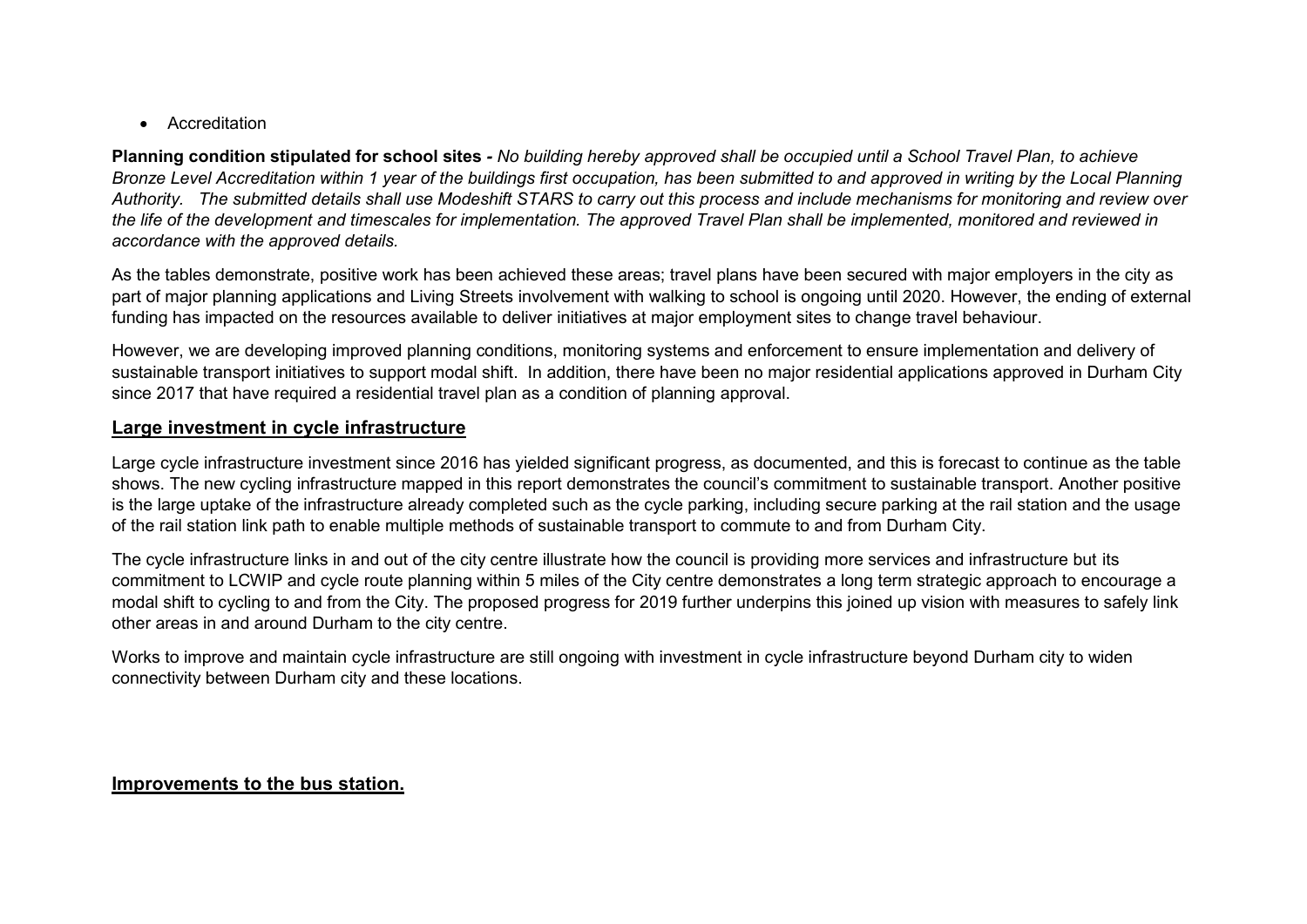A planning application for Durham bus station will be submitted January 2020 which will offer solutions to the issues flagged in the DC STDP consultation around and the location of the bus station.

## **Reprioritising the A690**

Work to the A690 was completed in 2016/7. There were significant improvements made to the Gilesgate and Leazes Bowl roundabouts to address congestion, increase air quality provide improved experiences of bus services and travel. The benefits of the reprioritising of the A690 will have an ongoing positive impact for wider sustainable travel objectives in the plan such as lowering congestion and improving air quality and have a further positive impact when in conjunction with other key measures such as investment in cycle infrastructure to enable increased cycle use alongside encouraging public transport.

#### **Looking towards 2020/21**

Bus lane extension of the Gilesgate Bank bus lane towards the A181 junction as part of bus priority measures to improve traffic flow of buses into the city, which is due to commence May 2021 subject to funding.

In the long-term, the Northern Relief Route creates an opportunity to re-prioritise space on Milburngate Bridge bringing significant transport and environmental benefits as traffic is removed from the city centre and the Air Quality Management Area. The council have begun to draft exciting proposals for what material changes would occur to lanes and junctions across the city centre to facilitate more people friendly spaces as they approach and leave the World Heritage Site.

It is not only on Milburngate Bridge where traffic could be removed, the council are also looking at routes and junctions approaching the bridge.

### **Improvements to pedestrian environments**

The council acknowledges the multiple functions of Durham has as a city, from a city to commute in and out of, to study in, to work, to visit and as a tourist location. As such the measures to improve pedestrian areas and improvements proposed continue to be wide ranging to take into account changing pedestrian and increased pedestrian flow around the city and along specific route in the city. These measures and improvement range from the ability to change the central city area into an exclusive pedestrian zone for large scale events, to improving accessibility for commuters and visitors, installing safer crossing systems for people walking around the city and making the riverside walk a more convenient and enjoyable route. Pedestrian improvements are also still included as part of improved cycle infrastructure, such as better underpasses and attractive public access routes and lighting.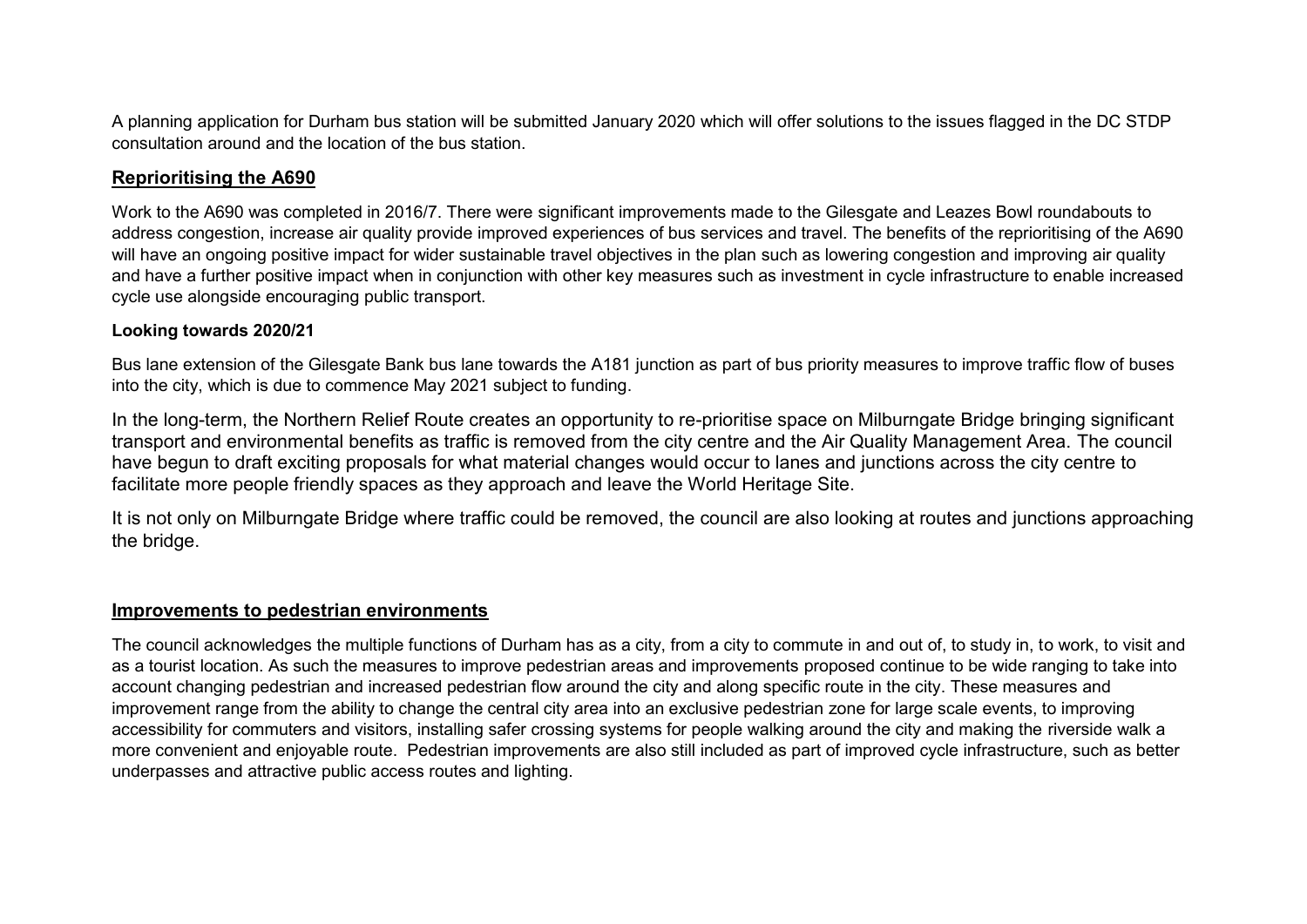These improvements enable safer and more convenient commuting, more enjoyable visits to the city and riverside walks. There is still progress to be made with this measure with area action specific plans in place to achieve this.

#### **Looking forward to 2020/21**

An Action Plan for the University area to the city centre which includes pedestrian improvements are in development with delivery subject to funding consolidation and consultation.

#### **AQMA Action Plan**

The Durham City Air Quality Action Plan determines the reductions required in concentrations of nitrogen dioxide at each receptor location to achieve compliance with the annual mean air quality objective. The main target is to achieve compliance with the national air quality objectives and, in particular, the annual mean objective for nitrogen dioxide.

The air quality records show that a majority of the data collection spots have shown a decrease in the mean levels of nitrogen dioxide recorded between 2016 and 2017, where there has been data present. There are some areas that exceed the AQMA target of 40µg/m<sup>3</sup> of nitrogen dioxide however they still show a decrease in level and this is something to continue to work on. There are three identified areas where nitrogen dioxide levels have increased since 2016. One area is Gilesgate bank where the road narrows. The data collected was at a time that overlaps with the construction of the SCOOT roundabout, which could explain the increase, however, this could also imply that further work on sustainable transport infrastructure would benefit this area. The proposals for improved pedestrian routes by the university could also contribute to tackling the air quality issues at hotspots such as Church Street.

The monitored levels of nitrogen dioxide for 2018 were reported in the Annual Status Report 2019. The levels are similar to those measured in 2017 with the annual mean objective for nitrogen dioxide at locations in the areas previously identified: Sutton Street/Colpitts Terrace and Alexandra Crescent, Church Street (New Elvet) and Gilesgate (Gilesgate Bank East-Bound). A decrease in the levels of nitrogen dioxide occurred at locations on Church Street (New Elvet) while at locations on Colpitts Terrace and Sutton Street an increase occurred.

A review of the Action Plan is due to take place next year when the progress made towards achieving compliance with the annual mean air quality objective will be assessed.

#### **Improving pedestrian and cyclist safety**